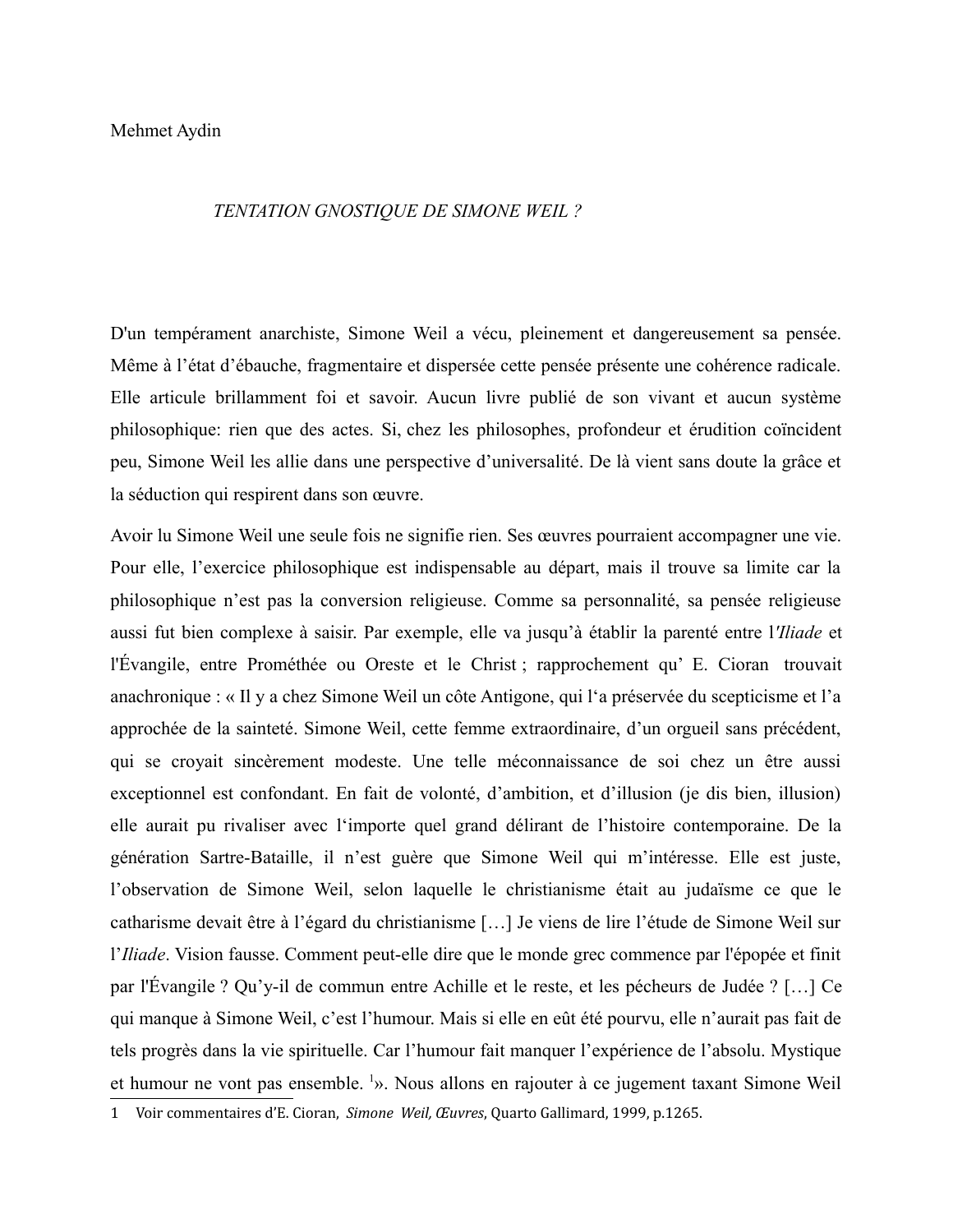d'anachronisme en posant une question : qu'v a-t-il de commun entre Simone Weil et les gnostiques? En effet notre postulat sera d'indiquer une perspective gnostique susceptible d'apporter un certain éclairage à la pensée de Simone Weil. Une perspective avec laquelle elle s'apparente, elle se distingue et d'une certaine façon elle dialogue.

Simone Weil a eu une reconnaissance tardive. Elle est morte jeune pour nous sa pensée est restée jeune et actuelle. Elle-même, elle définit ainsi sa vocation philosophique : « La méthode propre de la philosophie consiste à concevoir clairement les problèmes insolubles dans leur insolubilité, puis à les contempler sans plus, fixement, inlassablement, pendant des années, sans aucun espoir, dans l'attente. D'après ce critère, il y a peu de philosophes. Peu est encore beaucoup dire. 2». Pour comprendre les idées, les pratiques et même la vie qui ont donné lieu à tant de jugements fascinés à son sujet, il faut aller directement au centre de la philosophie de Simone Weil, qui est philosophie de l'expérience de la nécessité: la philosophie a pour rôle d'exprimer par les mots les plus « purs » cette expérience que font tous les hommes sous des formes extrêmes et opposées entre elles : vérité et justice, mais aussi force et malheur. Dans cette quête, la philosophie a ce rôle central : reconnaître ces expériences et ces expressions.

Ses concepts pensent cette quête de l'expérience à exprimer. Une métaphysique expérimentale avec ses étranges lois de gravitation universelle. L'une des notions clef chez Simone Weil, c'est « la pesanteur ». Car Dieu est essentiellement absent et ce qui règne ici-bas, c'est la force, elle l'appelle « la pesanteur », en raison de son universelle attraction, parce que ce phénomène, qui pèse sur une action, est aussi universel que la pesanteur physique. Le malheur tétanise l'homme dans son malheur, il n'a pas d'interlocuteur et rien que le froid silence d'un univers sourd à ses appels à cause de la *pesanteur*. Rien n'y échappe, comme un gaz lâché dans l'atmosphère occupe immédiatement tout l'espace qu'il peut, de la même façon que « (en majuscule) C'EST UN CAS PARTICULIER DE LA LOI QUI MET GENERALEMENT LA FORCE DU COTE DE LA BASSESSE. LA PESANTEUR EN EST COMME SYMBOLE. DEUX FORCES REGNENT SUR L'UNIVERS, LUMIERE ET PESANTEUR. Sur l'univers en tant que matière, d'abord. Dieu a tout fait avec la quantité, la pesanteur et la proportion.<sup>3</sup> ». Mais comment faire exception à cela ? Dans le rapport de force permanent qui oppose les êtres, ne pas dominer là même où on

<span id="page-1-0"></span><sup>2</sup> Simone Weil, Œuvres Complètes VI (Cahiers 4), sous la direction de Florence de Lussy V, ), Gallimard, 2006, « carnet de Londres (K18) », p.362.

<span id="page-1-1"></span><sup>3</sup> Simone Weil, Œuvres complètes VI (Cahiers 2), édition publiée sous la direction d'André A. Devaux et de Florence de Lussy, Gallimard, 1997, p.110.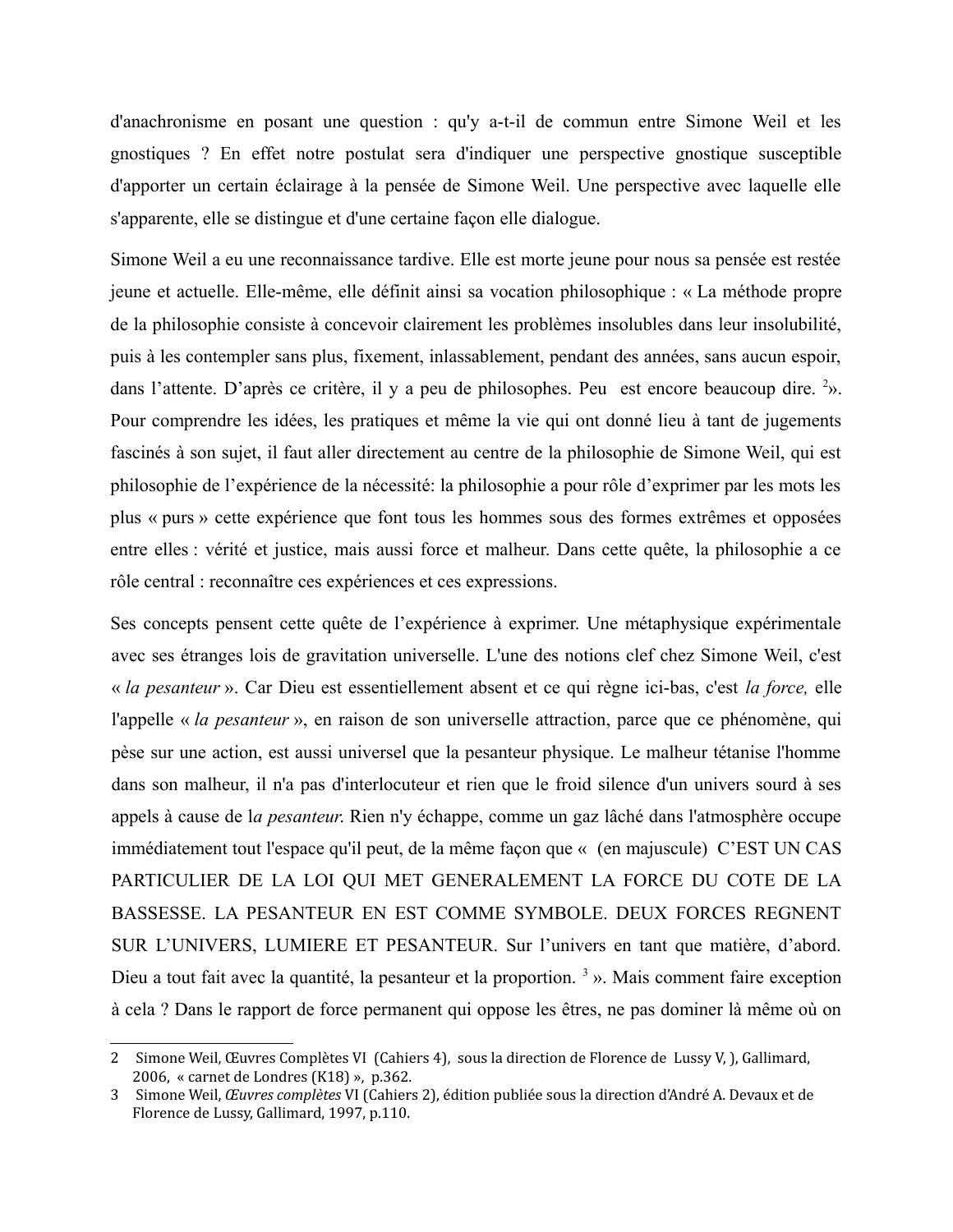en a le pouvoir ? Retenir en soi l'appétit de domination ? Qui aspire à la puissance est soumis au mécanisme de la pesanteur. Puisque la loi de pesanteur est universelle, une telle retenue ne relève-t-elle pas du miracle ? Simone Weil pousse le Vide jusqu'à la déréliction. Et en cela, elle est lucide. Elle voulait même lire les effets de la pesanteur dans son propre comportement: lors de ses crises de migraine, de plus en plus violente et plus en plus fréquente, elle a pu conclure que la douleur crée un vide en celui qui souffre; celui-ci ne se tient plus en lui-même; faire du mal, cela revient à « combler [ce] vide en soi en le créant chez autrui »; c'est étendre son pouvoir sur l'autre pour se soulager de son impuissance. La grâce serait pour elle de supporter le vide crée par la douleur. S'il nous faut aimer Dieu, c'est donc avec cette extrême lucidité. Il faut aimer Dieu compte tenu malheur qui chaque jour, chaque heure, s'abat indifféremment sur les bons et les méchants. Le malheur non seulement s'impose à l'homme, mais s'impose à l'innocent. Il est le fait d'être écrasé par le sort d'une manière qui atteint l'être dans toutes ses dimensions. A la différence du « demi-malheur » qui est d'ordre avant tout physique, le malheur radical consiste en une déchéance totale, notamment « sociale », produisant le sentiment d'être « abandonné de Dieu et des hommes ». Une telle situation d'écrasement, s'enracine dans la finitude humaine face à la nécessité, elle peut réellement détruire l'âme en faisant douter du désir du bien qui est chez lui. Mais Dieu qui exige la perfection de notre amour pour lui, et l'attention parfaite au malheur des hommes, qui rend tout amour impossible, d'abord et surtout l'amour pour le Créateur qui a permis aussi que ses créatures souffrent ainsi. Le malheur réfute Dieu. Car le malheur, c'est, à rebours de l'idée d'une Création du monde par Dieu, l'épreuve vécue de l'indifférence. Il y a malheur quand l'homme pressent que ce qui le broie, c'est la mécanique implacable des lois de la nature. Personne n'y peut rien: une nécessité aveugle semble régner sur les hommes et les choses. Et puisque le mécanisme est aveugle, le juste et injuste sont ici confondus: il n'y a pas de Providence divine, il y a plutôt pro-vidence de Dieu à l'égard de ses créatures: la vision de la religion chrétienne chez Simone Weil tire son originalité de cette impuissance de son Dieu qu'elle voit comme délaissé et absent. Il reste que s'en servir pour atténuer l'épreuve du malheur, c'est vider cette divinité de ce qu'elle a de « *divin* ». D'après son expérience mystique « sa rencontre avec le Christ » divise sa vie en deux: elle sait désormais que quelque chose fait exception à la pesanteur, un événement crucial de sa vie.

Ce déchirement synonyme de désespoir existe parce qu'il y a en l'homme, en un point de son âme, la certitude qu'il n'est pas destiné au malheur ; sentir le lien qui unit l'amour infini de Dieu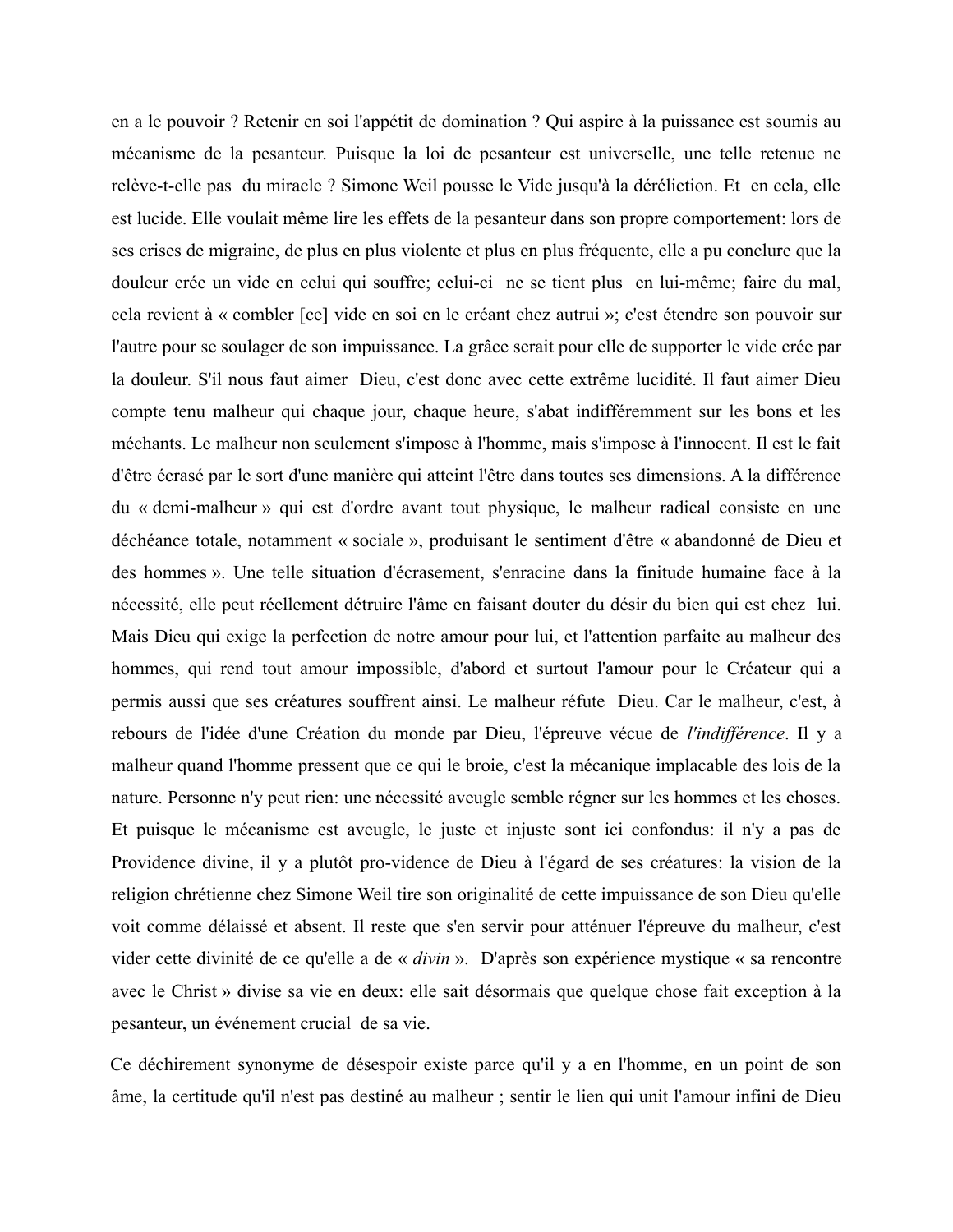et le malheur des hommes, cela n'est possible que si l'on conçoit l'amour comme un retrait. Aimer, c'est se retirer, c'est laisser être celui qu'on aime. Mais selon le récit de conversion de Simone Weil, de l'absence de Dieu à sa rencontre inattendue il y a une « grâce ». Désormais le vide est comblé par la « grâce combleuse » selon le terme de Simone Weil. En tout cas, le propre de cette grâce c'est l'inattendu: comme la nature a horreur du vide, sitôt fait, le vide est aussitôt rempli. Première leçon à tirer: pour être « touché par la grâce », il ne faut surtout pas attendre la « grâce ». Pour la spiritualité weilienne, la grâce est inespérée parce que c'est le vide qui la rend possible. Elle ne saurait faire l'objet d'une quête volontaire. Mais à une condition: Il faut être authentiquement humble et il faut accepter le néant. D'abord c'est une affaire de l'expérience accomplie. Car la grâce a sa spécificité: elle est mécanisme et ce mécanisme rigoureux gouverne la vie spirituelle. Dans les termes d'une métaphore physique il consiste en une chute vers le haut et une chute de l'en haut vers l'en bas: « Tous les mouvements naturels de l'âme sont régis par des lois analogues à celles de la pesanteur matérielle. La grâce seule fait exception. 4». Par rapport aux concepts de grâce et de révélation, le concept de « surnaturel » est plus englobant, en ce sens qu'il désigne le Bien transcendant qui est hors de portée de la nature, tout en étant présent en elle sur le mode de la grâce: « Il faut toujours s'attendre à ce que les choses se passent conformément à la pesanteur, sauf intervention du surnaturel.<sup>5</sup> »: Ainsi, en tant que transcendent, le « surnaturel » s'identifie à Dieu qui est le « Bien surnaturel ». En tant qu'il est la racine du désir de l'homme vers l'absolu, il a un lien constitutif avec la nature humaine, laquelle est créée pour le Bien. En tant qu'il désigne la descente de Dieu vers l'homme, il est expérience de la « grâce » et « révélation » du divin dans le monde. Au-delà d'un plan d'une révélation historique, le surnaturel est indispensable pour penser la condition humaine.

Nous le voyons à travers cette présentation rapide, il existe une filiation gnostique de Simone Weil, avec notamment son approche du Dieu absent. Cette approche n'est pas comme pour les gnostiques un rituel de connaissance mais un vécu ambigu voire paradoxal.

Ainsi le mécanisme de la grâce imite ce qui régit le monde d'ici-bas, le monde matériel, il est « pesanteur ». Et en vertu de ce mécanisme, l'homme ne monte pas, comme dans la gnose, à Dieu avec ses propres forces, héroïquement, mais Dieu vient à l'homme, à condition que l'homme

<span id="page-3-0"></span><sup>4</sup> Simone Weil, La pesanteur et la grâce, « La pesanteur et la grâce », (première édition 1947), Agora Pocket, 1988, p. 41.

<span id="page-3-1"></span><sup>5</sup> Simone Weil, La pesanteur et la grâce, « La pesanteur et la grâce », (première édition 1947), Agora Pocket, 1988, p. 41.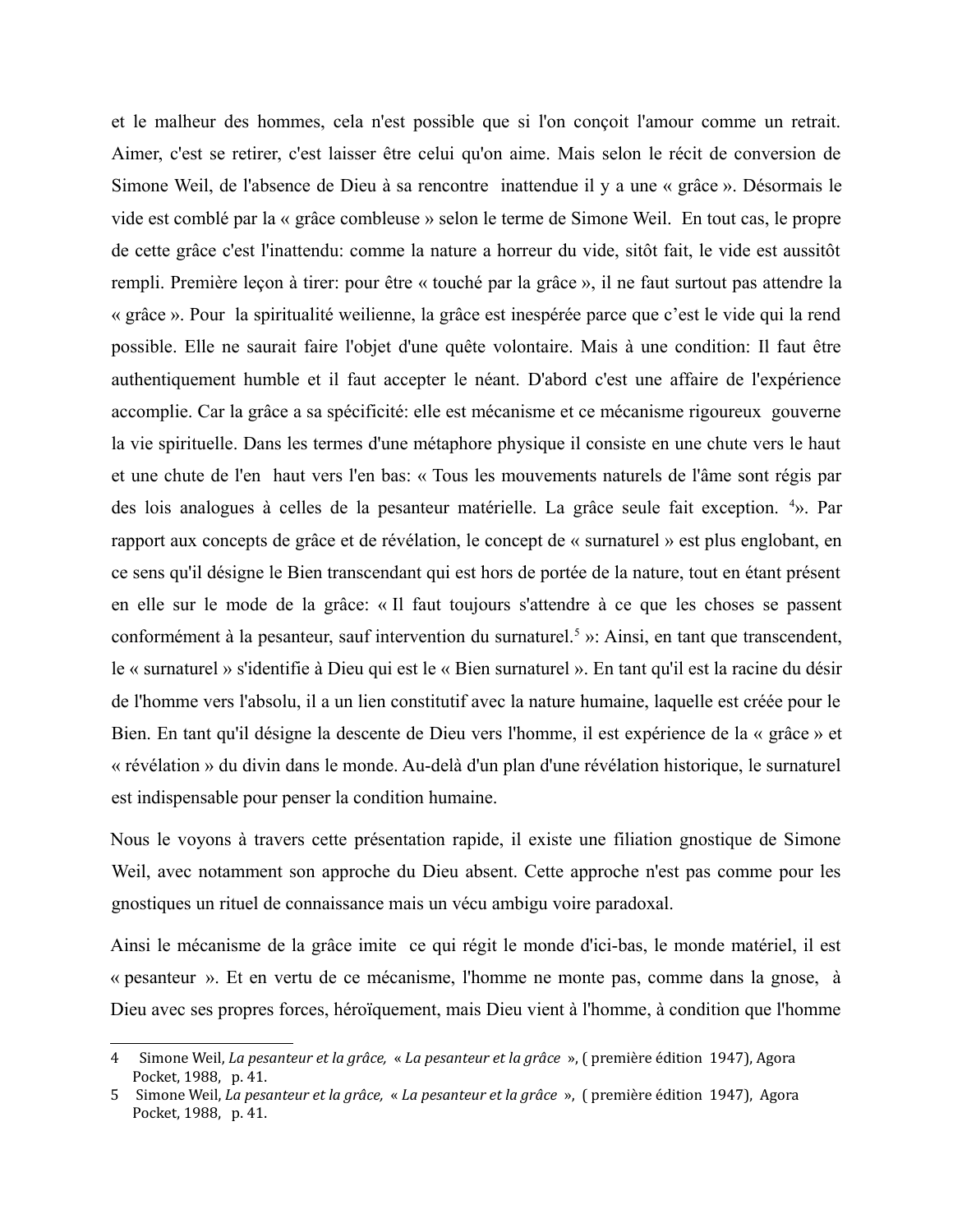soit vide de tout espoir. Il faut se présenter à Dieu vide. Une fois le malheur vécu et accepté, il crée le vide. D'où Dieu se précipite pour le remplir. Le vide qu'on se vante de faire est trop plein de soi-même. Il faut donc s'être vidé de Dieu lui-même, afin que nous ayons une chance de le laisser venir à nous. Laisser donc Dieu advenir, et veillons surtout à ne pas le préjuger ou s'empresser vers lui. Une condition de base : Être vide de Dieu, et donner toute sa place à l'homme et à ses souffrances. C'est l'économie de l'homme souffrant dans sa route vers Dieu. Par essence, la grâce est inespérée et Simone Weil ne parle pas longuement de son « expérience ». En lisant son *Autobiographie spirituelle*, qui constitue ses confessions, nous voyons que ce qu'elle a vécu est aussi simple qu'indicible, mais décisif. Cette « expérience » n'est pas partageable. Elle dit toute simplement: « j'ai seulement senti à travers la souffrance la présence d'un amour analogue à celui qu'on lit dans le sourire d'un visage aimé ». Il y a ce « j'ai seulement senti » mais pas plus. Mais que faire en attendant ? Elle croyait que l'attention seule, pourvu qu'elle soit parfaite, permette d'échapper aux préjugés que notre empressement nourrit.

Pour Simone Weil, le domaine spirituel suit un mécanisme rigoureux, voire quasiment plus rigoureux que le domaine matériel qui est privé de Dieu. Le vide est la passivité de la pensée en acte, réalisant dans l'esprit l'union des contraires que sont passivité et activité. L'attention pénètre l'intelligible du réel et elle est à la fois partie naturelle et surnaturelle de l'âme. Seule une attention supérieure définie par le consentement et l'amour, confère la plénitude de la réalité: «Une inspiration divine opère infailliblement, irrésistiblement, si on n'en détourne pas l'attention, si on ne le refuse pas. Il n' y a pas un choix à faire en sa faveur, il suffit de ne pas refuser de reconnaître qu'elle est. <sup>6</sup> ». Telle est l'attention réellement « créatrice » consistant, comme dans la compassion à l'égard des malheureux. Ainsi la « plénitude » de l'attention « constitue la vraie prière », car chaque acte d'attention est une relation au Bien.

Selon Simone Weil, ce que nous appelons le monde et le vécu des hommes et des femmes représente un texte à part et comporte plusieurs significations: « Justice. Être continuellement prêt à admettre qu'un autre est autre chose que ce qu'on lit quand il est là (ou qu'on pense à lui). Ou plutôt lire en lui qu'il est certainement autre chose, peut-être tout autre chose que ce qu'on y lit. Chaque être crie en silence pour être lu autrement.  $\frac{7}{2}$ . Le passage d'une signification à une autre s'opérant par un travail. Il s'agit là plutôt d'un travail de déchiffrement des apparences

<span id="page-4-0"></span><sup>6</sup> Simone Weil, La pesanteur et la grâce, « l'attention et la volonté », (première édition 1947), Agora Pocket, 1988, p. 195.

<span id="page-4-1"></span>Simone Weil, La pesanteur et la grâce, « lectures », (première édition 1947), Agora Pocket, 1988, p. 215. 7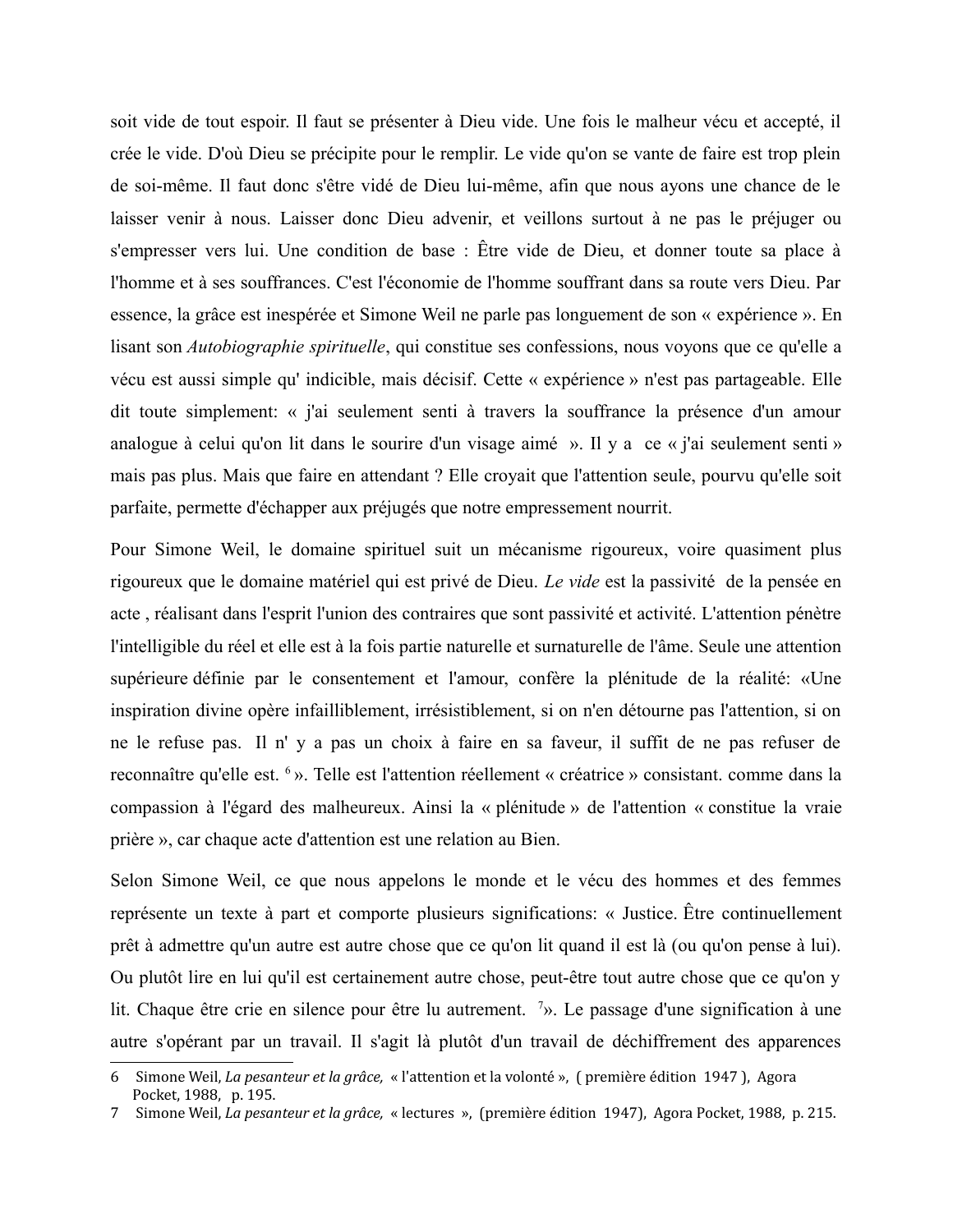phénoménales: « On lit, mais aussi on est lu par autrui, Interférences de ces lectures. Forcer quelqu'un à se lire soi-même comme on le lit (esclavage). Forcer les autres à vous lire comme on le lit soi-même (conquête). Mécanisme. Le plus souvent, dialogue de sourds. 8 ». Il faudra lire donc à travers l'obstacle les nécessités auxquelles l'homme est soumis: « La lecture -sauf une certaine qualité d'attention- obéit à la pesanteur. On lit les opinions suggérées par la pesanteur (part prépondérante des passions et du conformisme social dans les jugements que nous portons sur les hommes et sur les événements).  $9$ .

Un premier niveau de lecture est donc celui par lequel l'action méthodique, « lire la nécessité derrière la sensation », réalisant ainsi « l'équilibre » avec « pesanteur », pour « lire l'ordre derrière la nécessité », et *in fine* « lire Dieu derrière l'ordre ». Ainsi, la lecture consiste donc en fait en « lectures superposées »: lire la nécessité derrière la sensation, lire l'ordre derrière la nécessité, lire Dieu derrière l'ordre . « Il faut lire pour parvenir à la non lecture, à une lecture suprême qui est celle d'un univers pensé comme une grande métaphore : « Jugement, perspective. Dans ce sens, tout jugement juge celui qui le porte. Ne pas juger. Ce n'est pas l'indifférence ou abstention, c'est le jugement transcendant, l'imitation du jugement divin qui ne nous est pas possible. <sup>10</sup> ».

Massimo Cacciari, en partant de l'idée d'un gnosticisme moderne, non chrétien et païen - celle de Leopardi - constate que, « C'est ce thème gnostique qui revient dans la pensée contemporaine et qui est un des timbres fondamentaux de Leopardi. L'autre pôle peut être représenté par l'œuvre de Simone Weil. Cette affirmation semble difficile à soutenir, puisque ce trait caractéristique de toute gnose authentique, qui consiste dans l'auto-rédemption (c'est le trait qui revient constamment dans les gnoses politiques contemporaines), fait absolument défaut chez Simone Weil. En fait, une telle idée ne peut se maintenir que sur un présupposé qui contredit totalement le principe même de sa pensée : l'homme ne pourrais jamais de lui-même produire quelque chose de meilleur que sa propre nature (Cahier IX, 1942, [238]). Mais pour la gnose, l'homme peut en revenir à sa Patrie uniquement en tant qu'il peut se le remémorer dans son essence pneumatique. De ce point de vue, on doit dire, alors, que la gnose politique contemporaine sécularise l'idée de l'auto-rédemption, tandis que Simone Weil y reste fidèle, en tant qu'elle interprète la rédemption comme processus qui se développe *dans* l'homme certes, *mais par la grâce de son être* eikôn *du* 

<span id="page-5-0"></span><sup>8</sup> Simone Weil, *La pesanteur et la grâce*, « lectures », (première édition 1947), Agora Pocket, 1988, p. 215.

<span id="page-5-1"></span>Simone Weil, La pesanteur et la grâce, « lectures », (première édition 1947), Agora Pocket, 1988 p. 216.

<span id="page-5-2"></span><sup>10</sup> Simone Weil, La pesanteur et la grâce, « lectures », (première édition 1947), Agora Pocket, 1988, p. 217.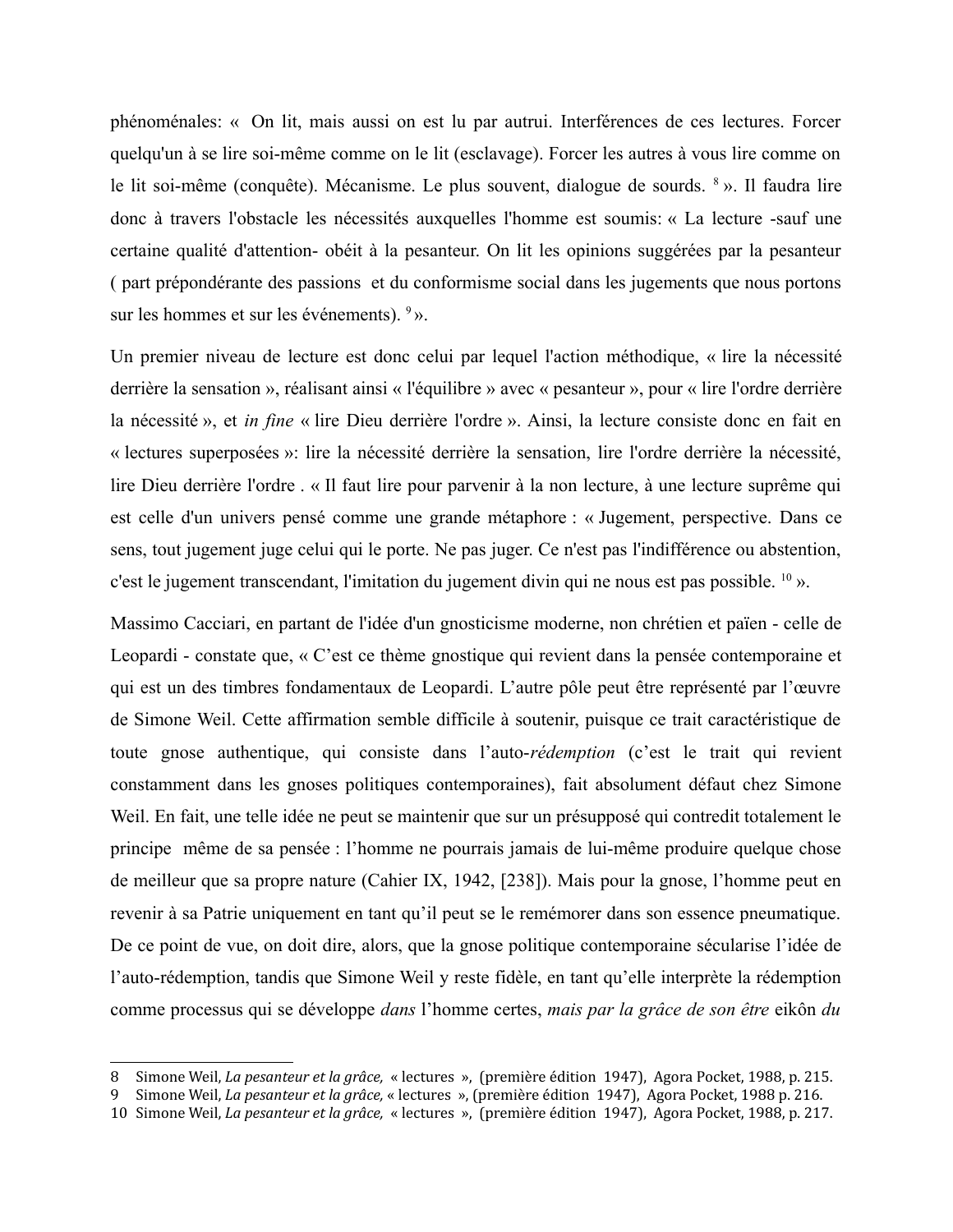$divin$ . <sup>11</sup> ». En effet, la dimension gnostique de Simone Weil passe par une compréhension d'une certaine idée de grâce, très chère à sa pensée, nous l'avons vu. Mais dans l'article, l'auteur parle d'un « gnose authentique » dont lui-même ne donne pas la définition. Sur un sujet complexe pour les historiens (la découverte de manuscrits de Nag Hammadi est relativement récente), quel sens pourrait avoir le terme de « gnose authentique »? En outre, l'auteur de l'article voit en Simone Weil plutôt un penseur religieux chrétien. Mais tenter de mettre une étiquette exclusivement chrétienne et gnostique sur sa pensée est une approche facile, bien que sa pensée soit nourrie par la pensée chrétienne mais aussi par d'autres pensées religieuses. Elle-même connaissait-elle le gnosticisme explicitement ? Sylvie Courtine-Denamy remarque : « Pour le père Perrin<sup>12</sup> Simone Weil était tout à fait ignorante de la Gnose, à l'exception de Marcion : « Ce qui complique et durcit sa position fut sa rencontre avec Marcion, gnostique du II e siècle [...] Cet hérétique en vint, par la haine de l'Ancien Testament, à imaginer un dualisme absolu et à attribuer à un principe mauvais l'inspiration de tout l'Ancien Testament; il eut assez de succès pour fonder une anti-église qui eut quelque diffusion [...] Simone été très impressionnée par Marcion ; je ne l'ai su que bien plus tard, quand furent éditées les *Pensées sans ordre.»*. Or, de tous les gnostiques, Marcion, originaire de Sinop, dans le pont, semble occuper une position à part puisqu'il est le seul, alors que le gnosticisme procède de Jean et Paul, à s'en tenir exclusivement à Paul, à choisir l'évangile de son disciple Luc, quitte à amputer de nombreux passages pour les expurger de l'interprétation judaïque, se montrant ainsi beaucoup moins ouvert et tolérant que Valentin. On retrouve bien chez Simone Weil la distinction entre un dieu juste et vindicatif, celui de l'Ancien Testament dont l'antithèse est le vrai Dieu, le Dieu « bon » autant qu' « étranger », « autre », « inconnu », « caché », le Dieu transcendant de l'Évangile, qui ne nous connu que par le Christ.  $^{13}$ .

Mais avant tout, Simone Weil, une femme de pensée et d'action, elle avait plutôt voulu inaugurer, disons, un nouveau type de mystique post-chrétienne. Elle défendait un christianisme si singulier,

<span id="page-6-0"></span><sup>11</sup> Massimo Cacciari, « Platonisme et gnose-fragment sur Simone Weil », Simon Weil Sagesse et grâce violente Sous la direction de Florence de Lussy, Bayad, 2009, pp. 155-156.

<span id="page-6-1"></span><sup>12</sup> Un père dominicain qu'elle rencontre en 1941 à Marseille, à qui elle exposera ses doutes, ses certitudes, ses indignations.

<span id="page-6-2"></span><sup>13</sup> Sylvie Courtine- Denamy, Trois femmes dans de sombres temps Edith Stein, Hannah Arendt, Simone Weil, Éditions Albin Michel, 2002 (1 ère édition 1997), p. 268-269.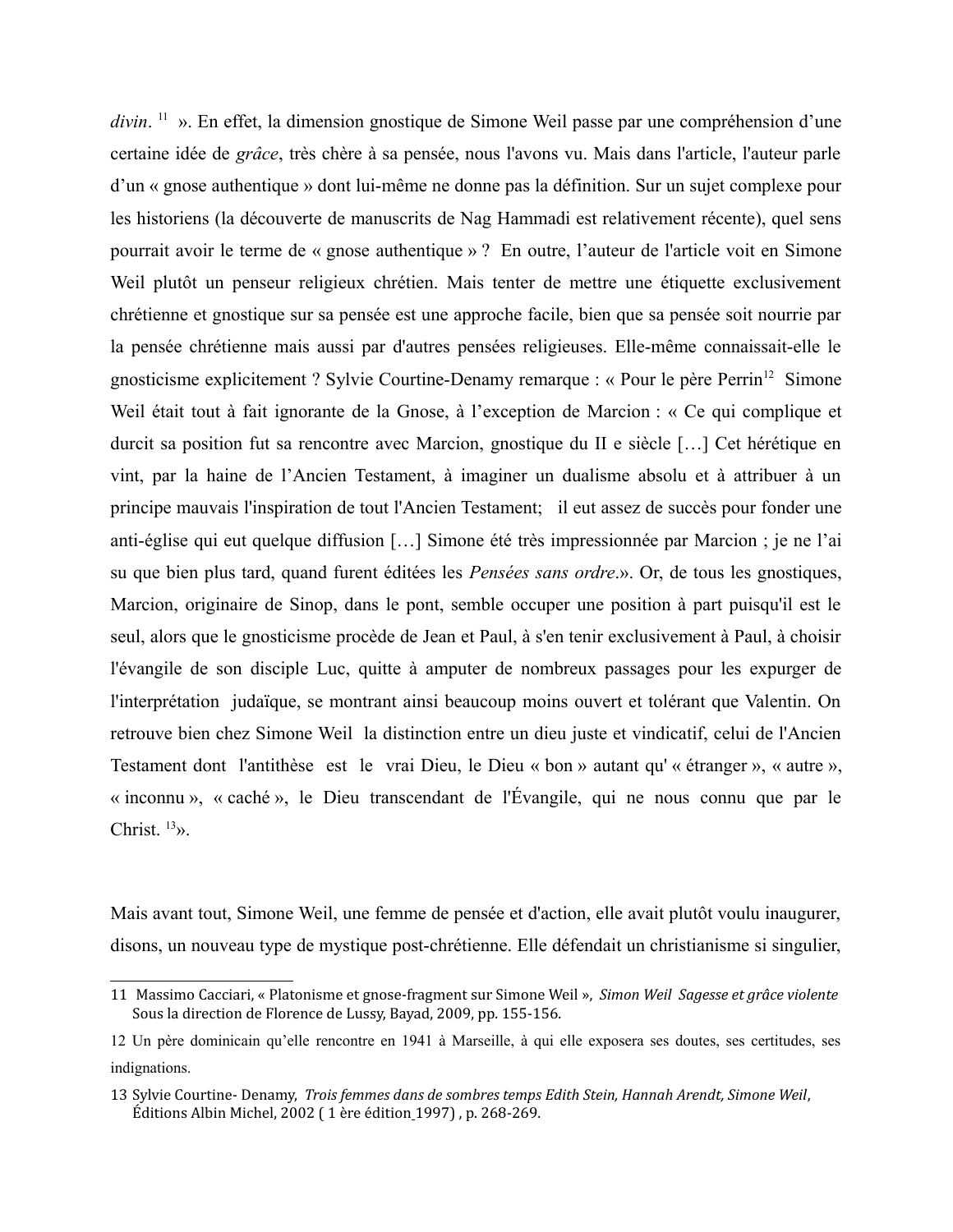hors du sacrement et du rituel du catholicisme. Les propos qu'elle tenait sur l'Église restent toujours aussi scandaleux, comme Kierkegaard, elle voulait s'adresser aux « chrétiens » en les scandalisant. Simone Weil est une mystique libérée de tout aspect dévotionnel, de toute répétition. En ce sens, nous pouvons même dire qu'elle renouvelle la pensée chrétienne. Pour elle, l'important tient à son expérience spirituelle, à sa profondeur. Sa pansée religieuse est hétéroclite universalisante, ouverte à tout. C'est la raison pour laquelle elle suscite autant d'intérêt, même de passion, en faveur ou contre ses propos : « Nous vivons une époque toute à fait sans précédent, et dans la situation présente l'universalité, qui pouvait autrefois être implicite, doit être maintenant pleinement explicite. Elle doit imprégner le langage et toute la manière d'être. Aujourd'hui ce n'est rien encore que d'être un saint, il faut la sainteté nouvelle, elle est aussi sans précédent.<sup>14</sup> ». Elle s'inspire de ceux qui appartiennent aux différentes cultures, religions, et peuvent également se trouver en dehors des confessions religieuses. Elle étudie les textes divers Écritures sacrées, les légendes et les mythes. Sa manière d'écrire est affirmative et interrogative ; elle remet tout en question. Sa prodigieuse culture et son impartialité intellectuelle l'obligent à revenir sur des thèmes identiques tout en les envisageant sous des facettes différentes : « Les différentes traditions religieuses authentiques sont des reflets différents de la même vérité, et peut-être également précieuses. Mais on ne s'en rend pas compte, parce que chacun vit une seule de ces traditions et apercoit les autres du dehors.<sup>15</sup> ».

Elle se passionne pour les sources aussi bien chrétiennes que platoniciennes, mais aussi orientales : « En fait, les mystiques de presque toutes les traditions religieuses se rejoignent presque jusqu'à l'identité. Ils constituent la vérité de chacune. La contemplation pratiquée en Inde, Grèce, Chine, etc., est tout aussi surnaturelle que celle des mystiques chrétiens. Notamment, une très grande affinité entre Platon et par exemple, saint Jean de la Croix. Aussi entre les Upanishads hindoues et saint Jean de la Croix. Le taoïsme aussi est très proche de la mystique chrétien.  $16 \times$ .

Dans sa pensée, « le Fils unique » comme figure historique du Jésus, déchiré et jeté dans l'espace et le temps n'est pas celui du catholicisme: Elle la corrige ainsi: « Communion catholique. Dieu ne s'est fait pas seulement une fois chair, il se fait tous les jours matière pour se donner à l'homme et en être consommé. Réciproquement, par la fatigue, le malheur, la mort,

<span id="page-7-0"></span><sup>14</sup> Simone Weil, Attente de Dieu, éditions du vieux colombier, Paris, 1950, p.104-105.

<span id="page-7-1"></span><sup>15</sup> Simone Weil, Lettre à un religieux, 1951, Gallimard, p.39.

<span id="page-7-2"></span><sup>16</sup> Simone Weil, Lettre à un religieux, 1951, Gallimard, p.53.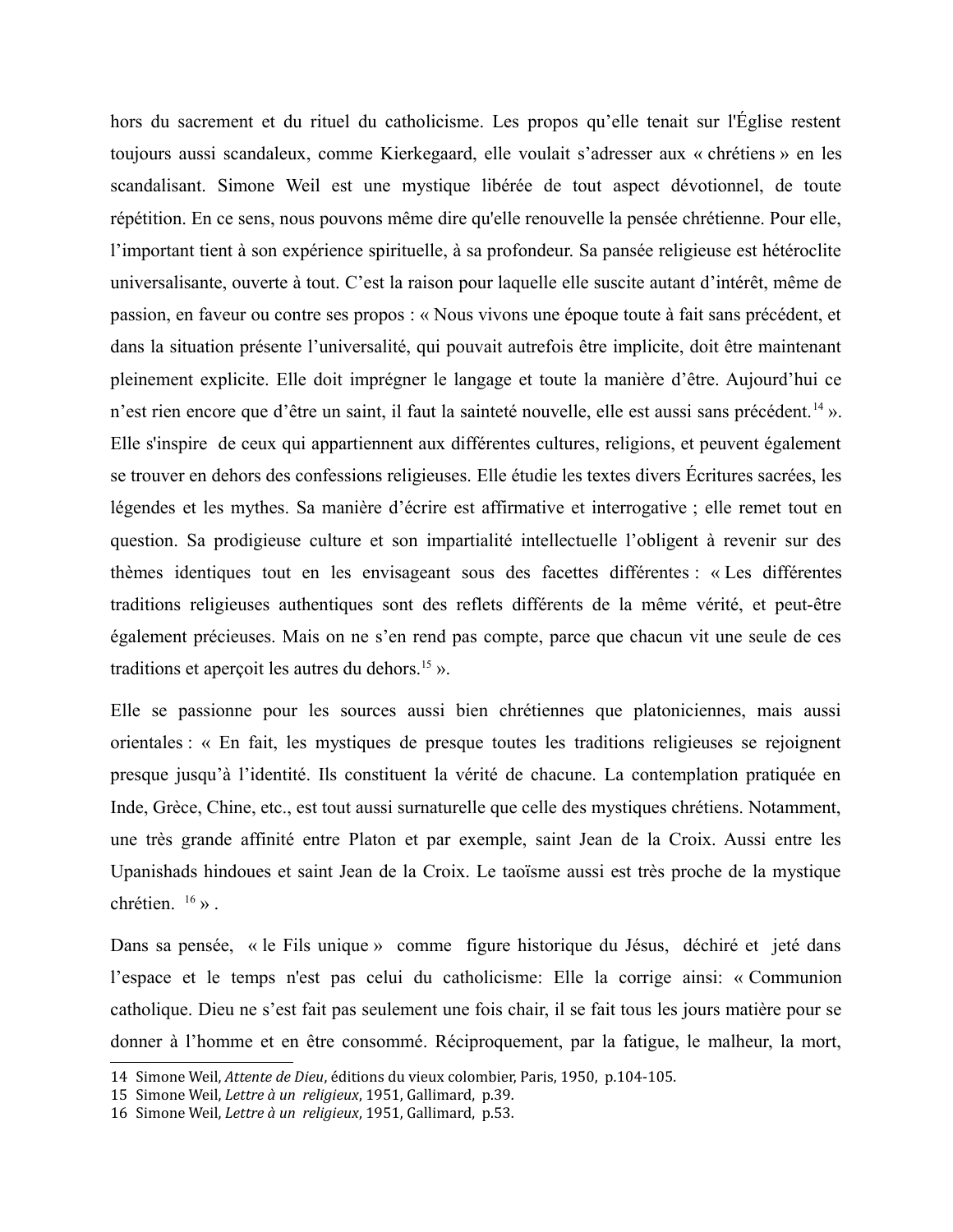l'homme est fait matière et consommé par Dieu. Comment refuser cette réciprocité ?<sup>17</sup>». Le problème du temps est fondamental pour la mystique telle que la présente et l'expérimente Simone Weil. Car, l'homme étant incapable d'agir sans intermédiaire, le temps caractérise la médiateté de l'existence humaine ; plus encore, il est l'existence même. Mais cette médiateté recèle en elle un rapport « surnaturel » : « il y a quelque chose dans le monde avec quoi le surnaturel a un rapport, un lien spécial. Quoi ? Quel lien ? <sup>18</sup> ». Et c'est pourquoi : « Le temps est la préoccupation la plus profonde et plus tragique des êtres humains; on peut même dire : la seule tragique. Toutes les tragédie que l'on peut imaginer reviennent à *une seule et unique* tragédie : l'écoulement du temps. Le temps est aussi la source de toutes les servitudes. C'est la source du sentiment du néant de l'existence. Pascal l'a senti profondément.<sup>19</sup> ». Si le temps se déroule par minutes successives, l'attention doit se fixer sur cette brièveté, en acceptant parfois l'entière monotonie. Double aspect de la monotonie, comme pour la gnose, dira Simone Weil, en tant que reflet de l'éternité elle est ce qu'il y a au monde de plus beau ; le cercle constitue le modèle. Mais quand l'homme se dérobe à l'instant présent, quand il s'échappe de l'instant, la monotonie offre son affreux visage, elle devient accablante. D'où la nécessité de transcender le temps, de se situer au-delà de la série d'événements qui se déroulent inlassablement, en se tenant dans la partie négative de l'âme dans laquelle se trouve l'énergie végétative située au-dessous du temps et qu'il importe de faire passer au niveau surnaturel. Cette mutation modifie immédiatement les rapports avec les événements liés au temps : « Le présent ne reçoit pas la finalité. L'avenir non plus, car il est seulement ce qui sera présent. Mais on ne le sait pas. Si on porte sur le présent la pointe de ce désir en nous qui correspond à la finalité, elle perce à travers jusqu'à l'éternel.<sup>20</sup> ».

Telle est la seule manière de transcender le temps, de sortir de la Caverne, de son obscurité et de ses illusions et d'amorcer le processus de *décréation*, qui, comme nous verrons, constitue l'une des idées principales de sa pensée : « Le temps et la caverne. Sortir de la caverne, être détaché

<span id="page-8-0"></span><sup>17</sup> Simone Weil, Œuvres complètes VI (Cahiers 2), édition publiée sous la direction d'André A. Devaux et de Florence de Lussy, Gallimard, 1997, p.90.

<span id="page-8-1"></span><sup>18</sup> Simone Weil, Œuvres complètes VI (Cahiers 2), édition publiée sous la direction d'André A. Devaux et de Florence de Lussy, Gallimard, 1997, p. 89.

<span id="page-8-2"></span><sup>19</sup> Simone Weil, Œuvres Complètes I, Premier écrits philosophiques, sous la direction de Florence de Lussy Gallimard, 1988, (Cours de Roanne, 1933-1934), p.336.

<span id="page-8-3"></span><sup>20</sup> Simone Weil, La pesanteur et la grâce, «renoncement au temps », (première édition 1947), Agora Pocket, 1988, p. 66.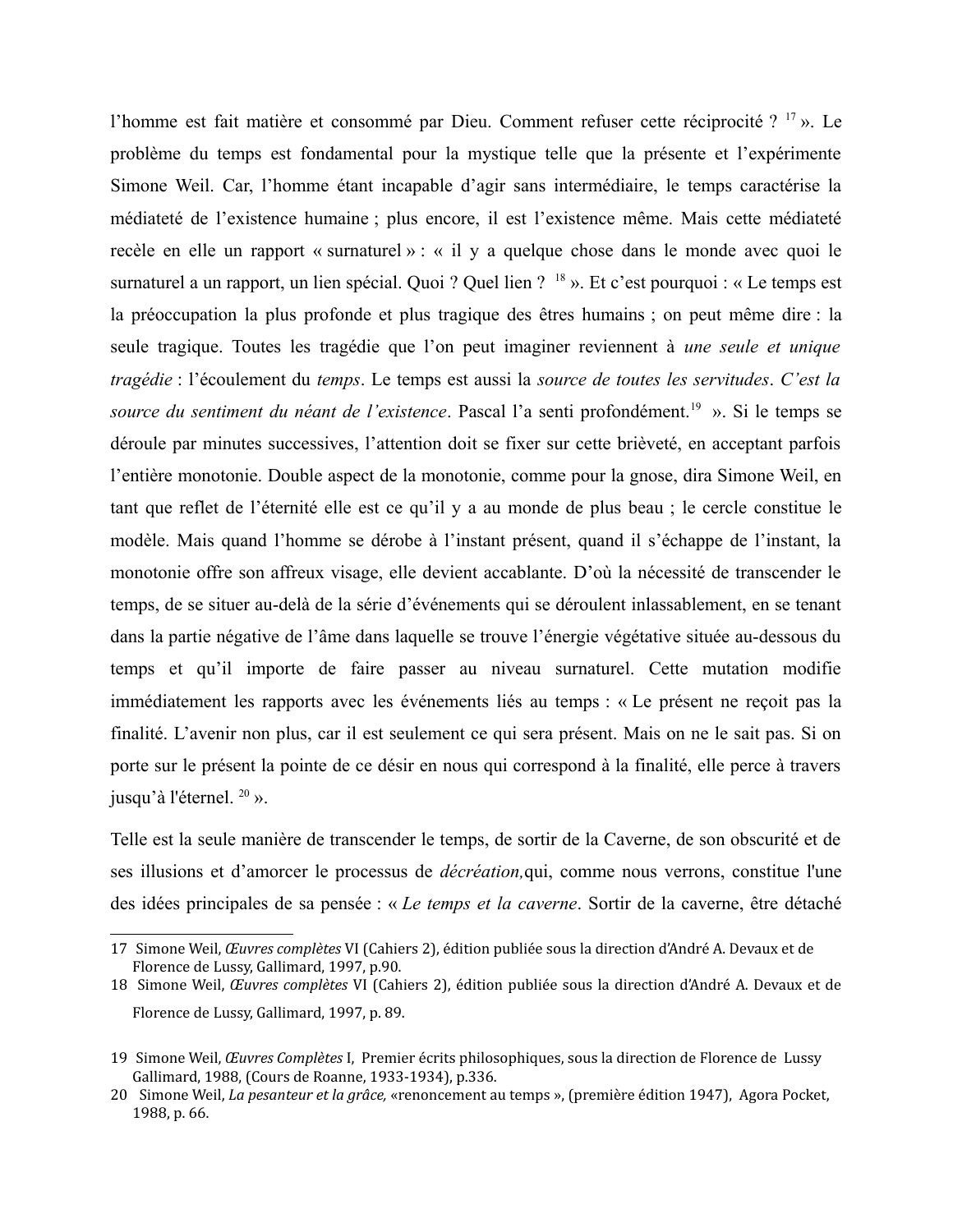consiste à ne plus s'orienter vers l'avenir<sup>21</sup>». Platon, fut le philosophe que Simone Weil lisait et aimait beaucoup, car elle avait puisé chez lui les arguments contre ce qui niait la justice au nom du désordre régnant dans l'univers. Car dans une création sans une justice cachée en elle, nul ne vivrait la déchéance jusqu'au but. Le paradoxe du gnosticisme est là. Il n'y a donc pas de fatalisme facile en soi en ni malheur absolu en soi. Simone Weil emploi le symbolique de la caverne platonicienne. Mais pour elle, la métaphore de la caverne comporte un sens de dégradation de l'existence sociale humaine : « Platon décrit comment l'homme secouru par la grâce sort de la caverne de ce monde; mais il ne dit pas qu'une cité puisse en sortir. Au contraire, il représente la collectivité comme quelque chose d'animal qui empêche le salut de l'âme. <sup>22</sup>». Si l'approche de Simone Weil à l'endroit de platonisme est élogieuse, en même temps, elle est consciente de limites des platonisme : « nous ne possédons de Platon que les œuvres de vulgarisation destinées au grand public. On peut les comparer aux paraboles de l'Évangile. Du fait que telle idée ne s'y trouve pas, ou ne s'y trouve pas explicitement, rien ne permet de penser que Platon et les autres Grecs ne l'avaient pas [...] Mon interprétation : Platon est un mystique authentique, même le père de la mystique occidentale.  $23$ ».

Le Platonisme de Simone Weil est donc bien particulier. Anissa Castel- Bouchouchi remarque à ce sujet : « Comme l'a bien montré Robert Chenavier en émettant quelque réserve sur les interprétations de l'œuvre de Simone Weil dans le sens d'un platonisme chrétien ou dans une perspective exclusivement religieuse, il y a, dans « cette mise en valeur de la spiritualité et de la mystique [...] le risque de considérer que la pensée de Simone Weil s'arrête à ce témoin de l'absolu qui serait sorti de la caverne, aurait contemplé le Bien et accomplirait une forme de sainteté dans la contemplation. C'est risquer de méconnaître ce que Simone Weil exprime également dans sa maturité : il faut descendre dans la caverne ». Le platonisme achevé de Simone Weil est dans ce maintien paradoxal d'une ouverture infinie, dans ce que Flaubert appelait le refus de conclure: la région des Bienheureux n'est aucunement pour elle le but ultime de la visée philosophique et sa lecture du dernier Platon conjugue l'orientation de la pensée vers la vérité-et sous le nom de la vérité elle englobe « aussi la beauté, la vertu et toute espèce de bien », de sorte qu'il s'agit pour elle « d'une conception du rapport entre la grâce et le désir »- et l'action qui

<span id="page-9-0"></span><sup>21</sup> Simone Weil, La pesanteur et la grâce, «renoncement au temps », (première édition 1947), Agora Pocket, 1988. p.66.

<span id="page-9-1"></span><sup>22</sup> Simone Weil, L'enracinement, Gallimard folio essais, 1949, p.169.

<span id="page-9-2"></span><sup>23</sup> Simone Weil, La source grecque, Gallimard, Paris, 1979, coll. « Espoir », p.79-80.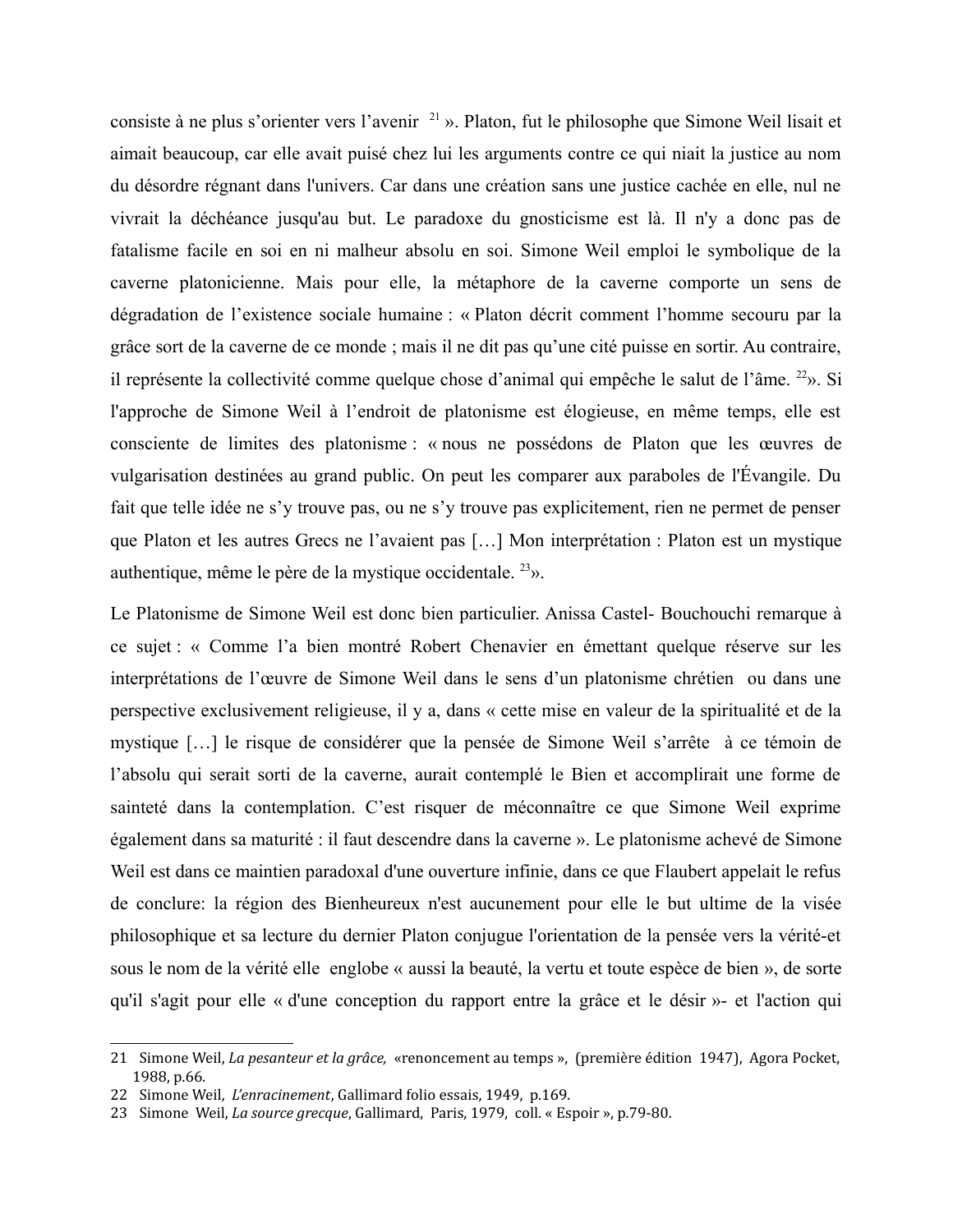permet de distinguer « entre ceux qui le font », c'est à dire qui en sortent et puis reviennent.  $24 \rightarrow$ 

La caverne platonicienne pour elle signifie l'exil et sa sortie suppose la conscience de l'exil. Sa philosophie consiste aussi à ouvrir un chemin pour sortir de l'exil en soignant le vide qui creuse en nous le sentiment d'être d'exilé

En somme, Simone Weil était influencée par ses lectures de Platon. Sur la dimension gnostique de son platonisme, Louis Dupré pense que, « La source de la Platonico-Gnostique de Simone Weil est une théologie négative : commentaire de la création comme un acte de vide divin et établissement de l'extra divin de la nécessité ; et platonisme chrétien de la théorie de beauté comme reflet du Dieu  $^{25}$  ».

Pour Simone Weil, le temps signifie l'abdication de Dieu, il constitue en quelque sorte sa limite, or il est impossible d'échapper au temps, on peut seulement le transcender. L'image de Dieu que l'homme porte en lui est semence de l'éternité. Dans la mesure où l'homme plonge dans le fond de son âme, il atteint le lieu secret qui l'apparente à Dieu, aussitôt il se libère de la création et du temps. Se situer à ce niveau d'intériorité abyssale permet de vivre d'une autre manière le temps, de se fixer au-delà de son écoulement et de retrouver par là même un état d'innocence. Parvenu à ce niveau, l'homme se libère de tout passé qui risque de le conditionner, mais il lui refuse toute dimension imaginative. Renoncer à son propre futur, renoncer aux compensations que peuvent faire naître en nous les circonstances passées qui ont blessé notre personnalité, renoncer à son expansion du moi, se détacher des événements à venir, c'est la seule façon de renoncer à son moi, de se vider de lui par conséquent de ne pas avoir nécessairement recours à cet intermédiaire constitué par le temps. Ainsi, le temps devient le cadre des représentations, il n'a plus d'autre fonction que d'instaurer un présent dont tout est vulnérable au temps. En revanche : « L'éternel seul est invulnérable au temps.<sup>26</sup> ». Dans cette perspective, le temps mène hors du temps, vivre

<span id="page-10-0"></span><sup>24</sup> Anissa Castel- Bouchouchi, « Le platonisme achevé de Simon Weil », in Les Etudes Philosophiques Simone Weil et la philosophie, Juillet 2007, puf, p.180-181.

<span id="page-10-1"></span><sup>25</sup> Louis Dupré, « Simone Weil and Platonism», in The Christian Platonisme of Simon Weil. Ed. by Jane Doering, Eric O. Springsted. University of Notre Dame press, 2004, p.9 : « the Platonic sources of Weil's negative theology; The Platonic- Gnostic interpretation of creation as an act of divin self-emptying and the etablishement of an extra-divine realm of necessity; and the Christian Platonism of the theory of beauty as reflection of God. ».

<span id="page-10-2"></span><sup>26</sup> Simone Weil, La pesanteur et la grâce, «l'harmonie sociale », (première édition 1947), Agora Pocket, 1988 p. 267.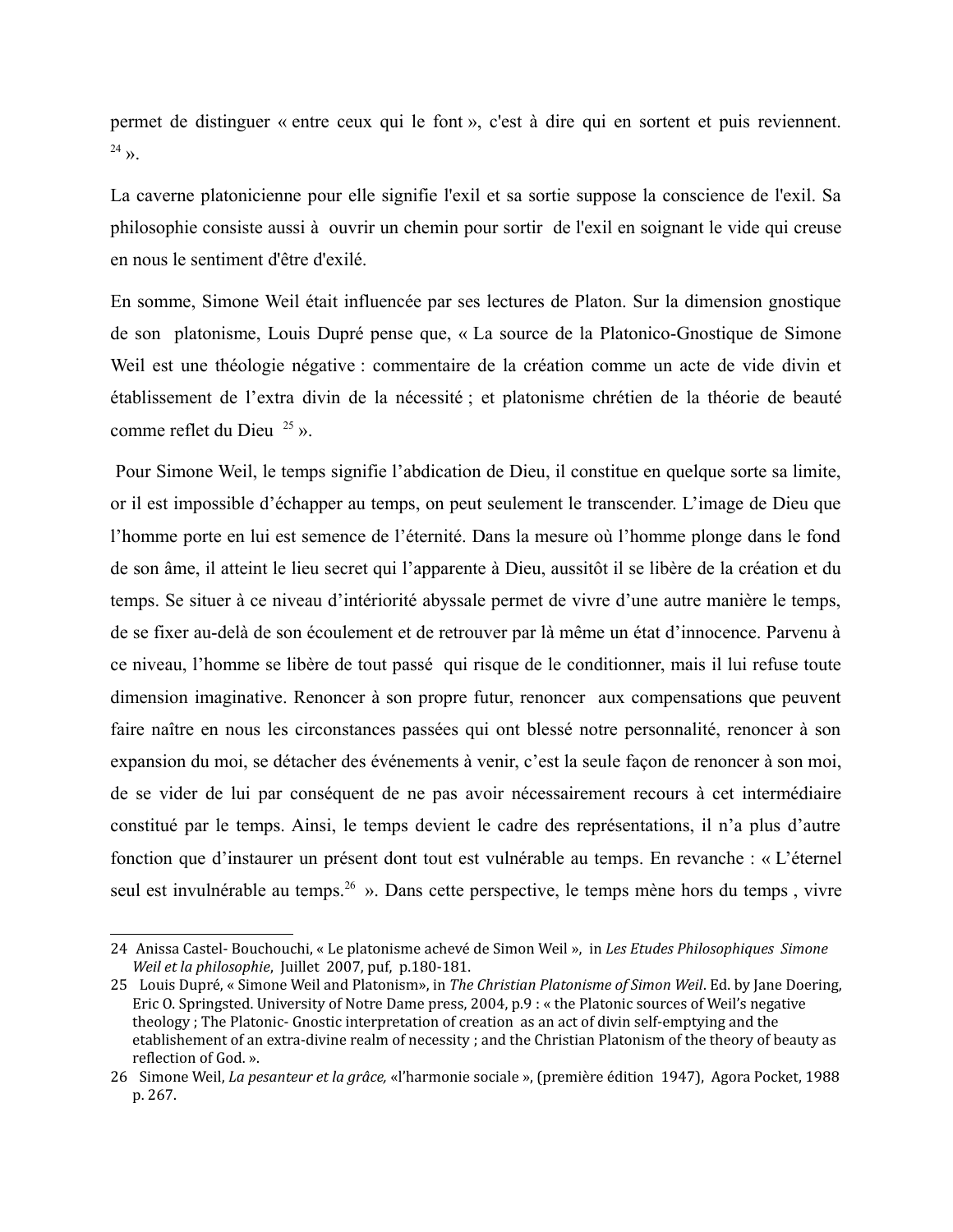dans le temps c'est constamment s'en détacher ; l'important est de renoncer au futur, à ses compensations, à ses rêves, que l'attention soit regard et non attachement. Supporter le temps, l'accepter comme une nécessité tout en refusant de tenter d'exercer une domination sur lui. Ainsi l'homme s'évade de son moi illusoire tendant à tout ramener à lui-même. Le détachement du moi dévoile « un fragment de Dieu ». Par ce détachement qui engendre le vide, l'homme devient capable de saisir l'étincelle divine qu'il porte en lui. Renoncer à l'expansion est la façon la plus certaine de renoncer à sa volonté propre. C'est dans ce présent qu'il importe de se tenir, de recevoir la grâce d'adhérer à Dieu, de se soumettre à sa volonté, de lui demander le pain quotidien surnaturel de la grâce. La contemplation de la beauté favorise aussi le détachement du temps. Contempler un beau paysage, c'est souhaiter qu'il ne se modifie pas, qu'il reste exactement ce qu'il est. Vivre dans l'instant avec la plénitude exige de lui apporter son consentement total au Vide : « Ne pas exercer tout le pouvoir dont on dispose, c'est supporter le vide. Cela est contraire à toutes les lois de la nature : le grâce seule le peut. La grâce comble, mais elle ne peut entrer que là où il y a un vide pour la recevoir, et c'est elle qui fait ce vide.  $27 \nu$ . Le vide, c'est le mouvement de retrait de Dieu qui fait dévoiler le sens de la *pesanteur*. Dieu, qui est perfection absolue transcendance, ne saurait donc être présent sur Terre que sous la forme, fragile, de l'infiniment petit. Son impuissance dans ce Vide est le signe irrécusable de sa puissance. A la beauté et à la joie se joint la souffrance, elle fixe dans un instant et pénètre ainsi dans l'éternité. Se tenir sans orientation dans l'existence est déjà une façon non seulement d'accepter la mort mais de la vivre. Dans cette mort du moi, se trouve le fondement de la *décréation-destruction- création*, pensée mystique de Simone Weil : «Décréation : faire passer du créé dans l'incréé. Destruction : faire passer du créé dans le néant. Ersatz coupable de la décréation. <sup>28</sup>» En effet, le terme de « décréation » présente plusieurs difficultés. Il renvoi à une pluralité de sens qui peut paraître contradictoire. A un premier abord, « se dé-créer » vise à détruire le « je » et « l'existence », au sens de l'autonomie séparée ne voulant reposer que sur ellemême: « Pas de trace de « je » dans la conservation. Il y en a dans la destruction. « Je» laisse sa marque sur le monde en détruisant. <sup>29</sup> ». Car la création passe par « le mal »: « La création: le bien mis en morceaux et éparpillé à travers le mal. Le mal est illimité, mais il n'est pas infini. Seul

<span id="page-11-0"></span><sup>27</sup> Simone Weil, La pesanteur et la grâce, «accepter le vide », (première édition 1947), Agora Pocket, 1988, p. 53.

<span id="page-11-1"></span><sup>28</sup> Simone Weil, La pesanteur et la grâce, « décréation », (première édition 1947), Agora Pocket, 1988 p.81.

<span id="page-11-2"></span><sup>29</sup> Simone Weil, La pesanteur et la grâce, Plon, «le mal », (première édition 1947), Agora Pocket, 1988, p. 131.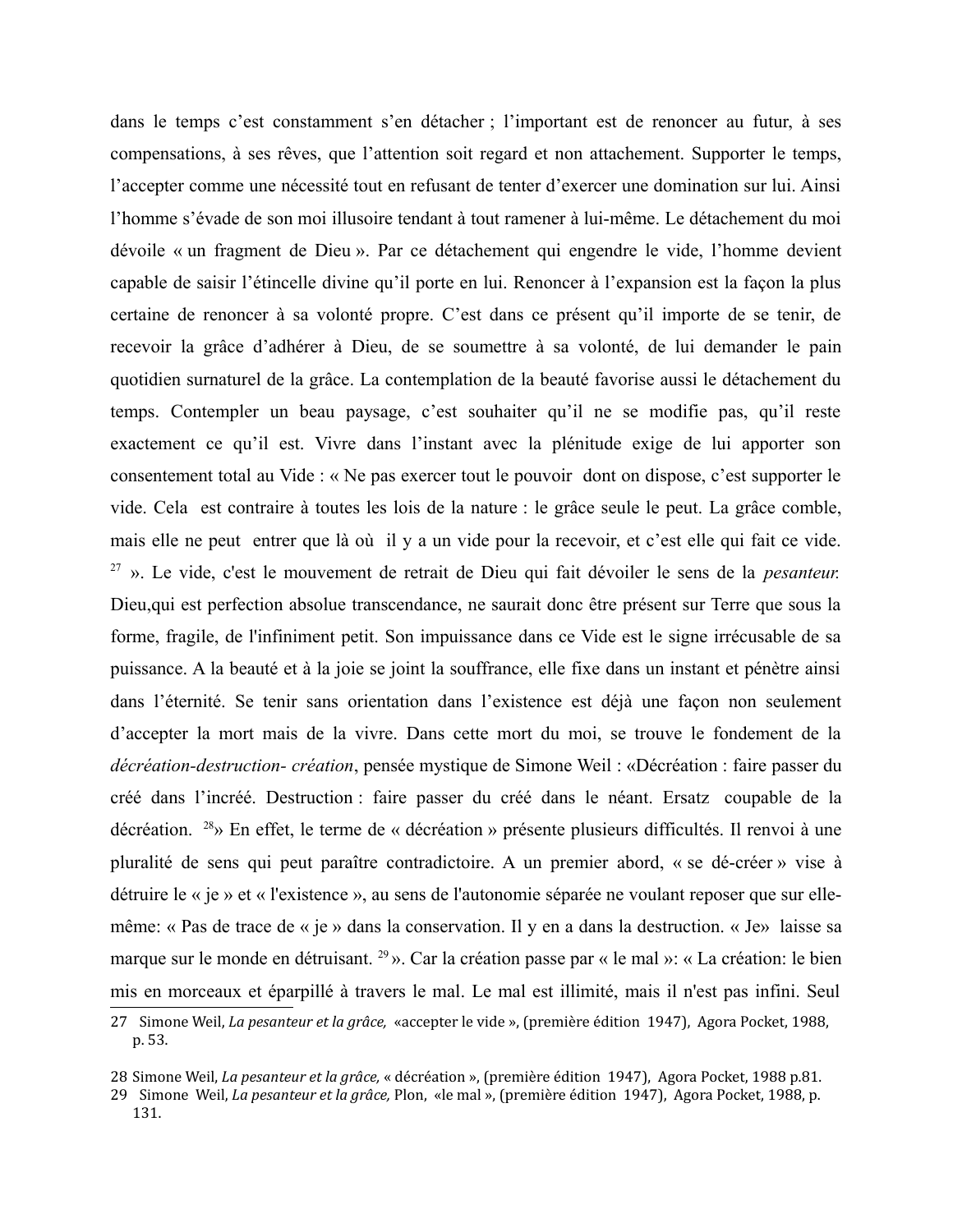l'infini limite l'illimité. <sup>30</sup> ». Par contre, la destruction est l'extrême opposé de la création du monde: « Nous participons à la création du monde en nous décréant nous-même. <sup>31</sup> »: C'est-à-dire « accepter de n'être qu'une créature et pas autre chose ». Cela souligne que « L'homme n'a pas d'être, il n'a que l'avoir <sup>32</sup> ». Cela implique que la créature privée de la plénitude de l'être tant qu'elle « existe », ne peut y accéder de manière naturelle. Il lui faut consentir à la mort, être « anéantie », pour ainsi dire « dé-créée » et « re-créée » en Dieu. En un ultime sens enfin, la *décréation*, comme « nouvelle naissance » par la grâce, « génération » de la vie divine en l'homme, est un mouvement d'incarnation visant à « achever la création » et qui participe alors « à la création du monde ».

La Création appelle ce que Simone Weil nomme « la décréation »: le libre renoncement de soi de la créature. Mais aussi « La création est un acte d'amour et elle est perpétuelle. A chaque instant notre existence est amour de Dieu pour nous. Mais Dieu ne peut aimer que soi-même. Son amour pour nous est amour pour soi à travers nous. Ainsi, lui qui nous donne l'être, il aime en nous le consentement à ne pas être. Notre existence n'est faite que de son attente, de notre consentement à ne pas exister.<sup>33</sup> ». Amour surnaturel de Dieu est capacité de franchir l'immensité de l'espace et du temps, d'habiter cette distance jusqu'à l'absence la plus totale du bien. Mais pour cela, il faut respecter à la fois l'infinie transcendance de Dieu par quoi il est bien. Il faut aussi se le représenter à la fois comme personnel et impersonnel, selon que l'accent est mis sur la perfection le séparant de la personne humaine, ou l'amour qui le relève: « Dieu s'épuise, à travers l'épaisseur infinie du temps et de l'espace, pour atteindre l'âme et la séduire. Si elle se laisse arracher, ne fûtce que la durée d'un éclair, un consentement pur et entier, alors Dieu en fait la conquête. Et quand elle est devenue une chose. Et quand elle est devenue une chose entièrement à lui, il abandonne. Il la laisse complètement seule. Et elle doit à son tour, mais à tâtons, à traverser l'épaisseur infinie du temps et de l'espace, à la recherche de celui qu'elle aime. C'est ainsi que l'âme refait en sens inverse le voyage qu'a fait Dieu vers elle.<sup>34 » . Car,</sup> « L'amour est un signe de notre misère. Dieu ne peut aimer que soi. Nous ne pouvons aimer qu'autre chose. 35 ». La Création permet que l'action de grâces, même si la demande est restée lettre morte, garde tout son sens: le cri d'abandon est la

<span id="page-12-0"></span><sup>30</sup> Simone Weil, La pesanteur et la grâce, « le mal », (première édition 1947), Agora Pocket, 1988, p.130.

<span id="page-12-1"></span><sup>31</sup> Simone Weil, La pesanteur et la grâce, « décréation », (première édition 1947), Agora Pocket, 1988, p. 83.

<span id="page-12-2"></span><sup>32</sup> Simone Weil, La pesanteur et la grâce, « décréation », (première édition 1947), Agora Pocket, 1988, p.89.

<span id="page-12-3"></span><sup>33</sup> Simone Weil, La pesanteur et la grâce, «décréation », (première édition 1947), Agora Pocket, 1988, p.81.

<span id="page-12-4"></span><sup>34</sup> Simone Weil, La pesanteur et la grâce, « la croix », (première édition 1947), Agora Pocket, 1988, p.156.

<span id="page-12-5"></span><sup>35</sup> Simone Weil, La pesanteur et la grâce, « amour », (première édition 1947), Agora Pocket, 1988, p. 120.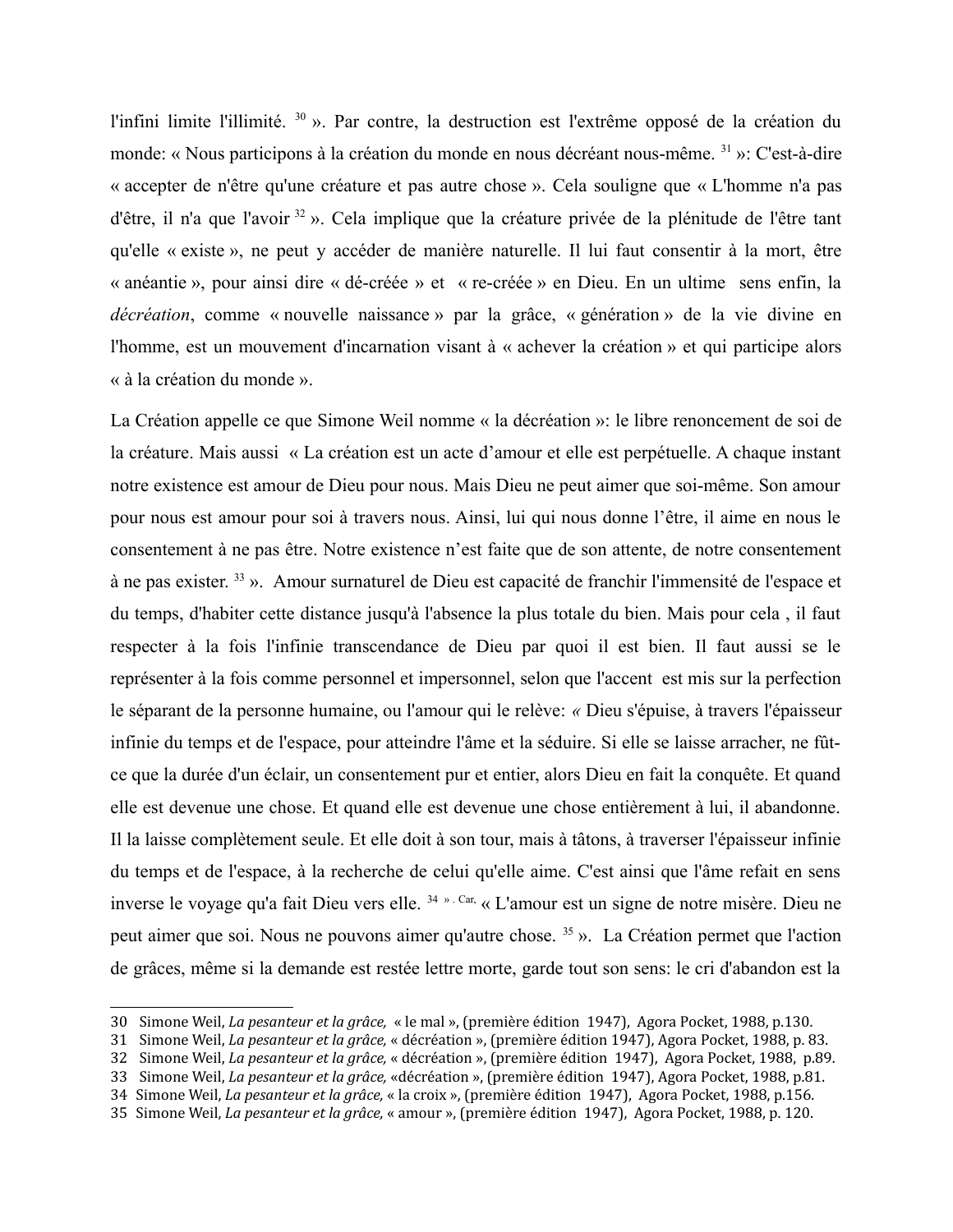part chaleureuse de la louange que l'homme adresse au Dieu caché. La *décréation* en tant que passage dans l'éternité, regard attentif donné à l'instant présent, correspond à une nouvelle création. De même que la prière est un état, il existe un état de *décréation* qui est réception de lumière sans interruption. Ici, la pensée religieuse de Simone Weil comporte une forme de gnosticisme qui lui est propre : « La Création est de la part de Dieu un acte non pas d'expansion de soi, mais de retrait, de renoncement. Dieu et toutes les créatures, cela est moins que Dieu seul. 36 ». Dans la pensée de Simone Weil, la « gnose » propre au « gnosticisme » a pour première caractéristique de dissocier création et rédemption. Cela suppose ipso facto que, le monde sensible est crée, ou, du moins, totalement dominé, par des puissances mauvaises ou bornées, par un Démiurge qui ignore ou veut ignorer la création. A cet égard, signalons en passant que sa pensée peut être considérée comme antibergsonienne parce que comme nous avons vu, la pesanteur symbolise la réalité du monde fait éloigner l'homme de son Dieu. Car pour Bergson, le dynamisme est une vérité du réel, et l'univers est « un jaillissement ininterrompu de nouveautés » (Elan vital).

Dans cette perspective, la tâche fondamentale de la philosophie est de penser le « mouvant », une vision du monde antiplatonicienne : le devenir pur (le non être selon Platon) constitue ici la réalité en soi, tandis que l'immuabilité et l'éternité (attributs des Idées) passe pour des artifices. Pour Bergson, le changement perpétuel est la continuation et la création, c'est-à-dire enrichissement ininterrompu. Et Simone Weil, platonicienne, s'en prend à l'antiplatonisme de Bergson : « Dans ce monde-ci la vie, élan vital cher à Bergson, n'est que du mensonge, et la mort seule est vraie.<sup>37</sup> ». En ce sens, le gnosticisme de Simone Weil est implacable : «Il existe une force « déifuge ». Sinon tout serait Dieu <sup>38</sup> »: c'est la création d'un vide. Dieu, qui est Tout, s'est retiré afin que nous, créatures, pussions être. Mais aussi : « Dieu s'épuise, à travers l'épaisseur infinie du temps et de l'espace, pour atteindre l'âme et la séduire.<sup>39</sup> ». Elle dissocie donc la création et la rédemption: caractéristique du gnosticisme. Et cela suppose que, le monde sensible est créé, ou, du moins, totalement dominé, par des puissances mauvaises ou bornées : récit de création gnostique : «Dieu et le surnaturel sont cachés et sans forme dans l'univers.<sup>40</sup> », car «

<span id="page-13-0"></span><sup>36</sup> Simone Weil, Attente de Dieu, Paris, Fayard, 1966, p.131.

<span id="page-13-1"></span><sup>37</sup> Simone Weil, L'enracinement (Prélude à une déclaration des devoirs envers l'être humain), Gallimard folio essais, 1949, p.314.

<span id="page-13-2"></span><sup>38</sup> Simone Weil, La pesanteur et la grâce, «décréation », (première édition 1947), Agora Pocket, 1988, p.82.

<span id="page-13-3"></span><sup>39</sup> Simone Weil, La pesanteur et la grâce, «la croix», (première édition 1947), Agora Pocket, 1988, p. 156.

<span id="page-13-4"></span><sup>40</sup> Simone Weil, La pesanteur et la grâce, « illusion », (première édition 1947), Agora Pocket, 1988, p. 113.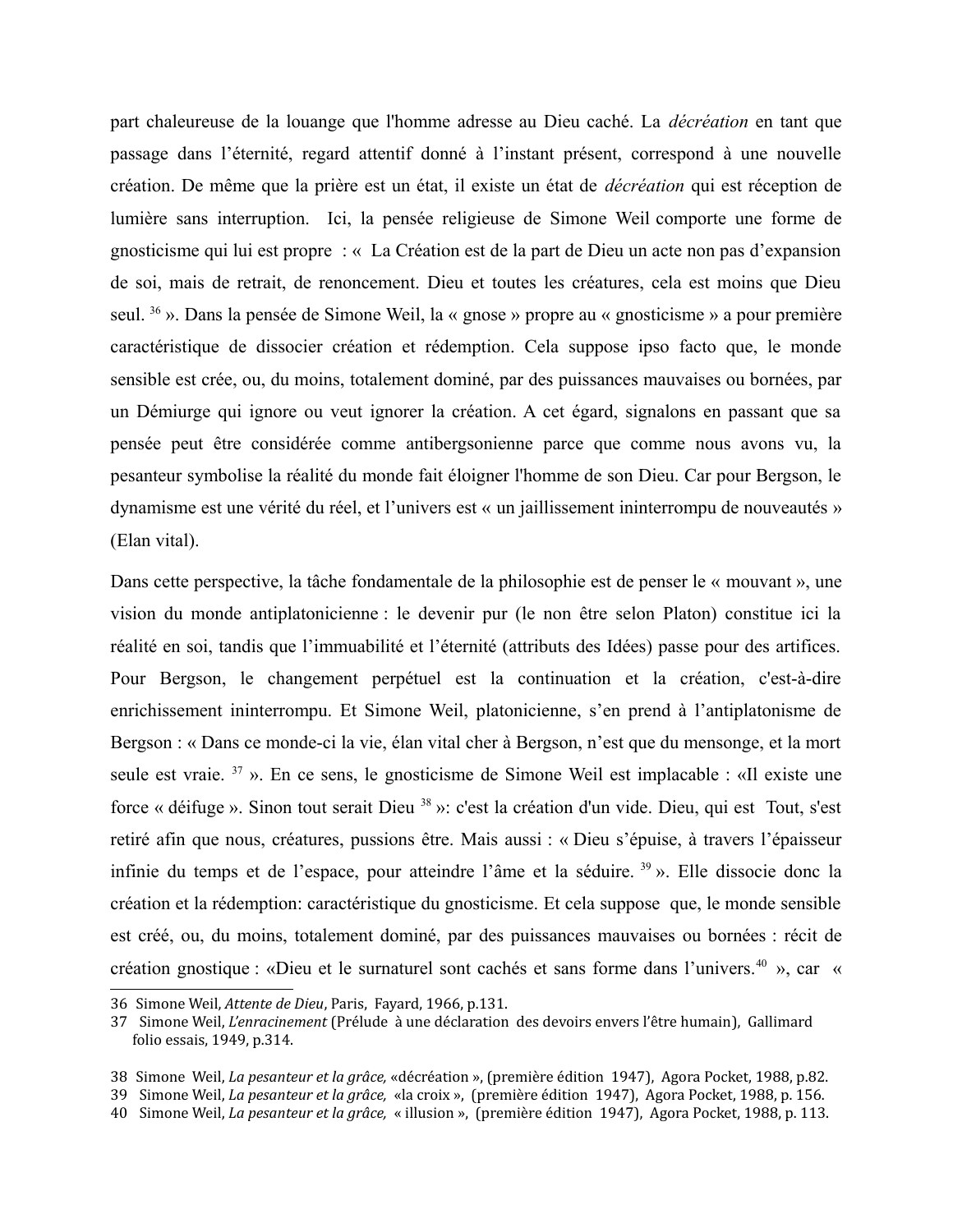Dieu s'est vidé. Ce mot enveloppe à la fois la Création et l'Incarnation avec la Passion<sup>41</sup> ». L'accent est mis sur le vidage. Un mouvement auto-dissolutif que Simone Weil définit à travers ce concept énigmatique, constitutive et aporétique : « décréation ».

« Décréation » est une présence qui brille par son absence, qui signifie aussi son propre retrait qui constitue son origine dans un avant antérieur à toutes ses manifestations possibles dans le futur : « Déjà avant la Passion, déjà par la Création, Dieu se vide de sa divinité, s'abaisse, prend la forme d'un esclave. <sup>42</sup> ». D''une façon curieuse, elle formule l'absence de Dieu, c'est-à-dire « Dieu se vide de sa divinité » à la manière de Nietzsche. Et le « surnaturel » interviendra pour arracher l'homme à la pesanteur des choses. Et le moment venu, la Grâce transfigurera toute chose. Elle ne fait pas voir de nouvelles choses, elle fait voir à nouveau les choses. Aussi rendelle disponible l'homme à la beauté du monde qui existait déjà dans la création, mais elle restait invisible après le retrait de Dieu, comme le monde purement et simplement livré à la « pesanteur », au règne de la force. Le monde démiurgique n'aurait rien de cette harmonie qui suscite en nous le sentiment du beau. Mais en attendant il faut ce terrible déchirement de l'existence, sans quoi on s'autorise trop vite des voies impénétrables de la Grâce pour justifier l'injustifiable des ventres vides, des balles perdues, des massacres de l'univers après quoi l'homme se transfigura. Le mysticisme de Simone Weil commence par ce seuil. Dans ce mouvement de vidage, tout événement originaire et futur que nous pouvons repérer appartient déjà au temps de ce vidage. Son histoire consiste en l'absence de Dieu car Il s'est retiré, selon la théologie weilienne. Dans l'Iliade ou poème de la force, en guise d'exemple, elle donne L'Iliade parce que le vide s'y perçoit dans ce récit poétique chargé de sens. Par sa double polarité, la définition weilienne du poème comme « représentation de l'absence de Dieu », - ou de la « misère de l'homme sans Dieu<sup>43</sup>»- ne peut être interprété uniquement dans le sens d'un manque : elle doit l'être aussi dans celui de puissances qui le remplissent et l'habite, du « plein » qui « prend la place » du Dieu absent. Le récit épique et tragique dans *L'Iliade*, pour elle, est dans ce mouvement perpétuel et oscillant de la victoire momentanée à l'inévitable défaite prévisible, entre une volonté de puissance qui paraît presque infinie et une force limitée par les adversaires, tout aussi vainement opposée à une expansion et à la volonté de l'ennemi qui paraît aussi illimitée. La seule

<span id="page-14-0"></span><sup>41</sup> Simone Weil, La Connaissance surnaturelle, Gallimard, coll. « Espoir », 1950, p. 68.

<span id="page-14-1"></span><sup>42</sup> Simone Weil, La Connaissance surnaturelle, Gallimard, coll. « Espoir », 1950, p.14.

<span id="page-14-2"></span><sup>43</sup> Simone Weil, Cahiers, Librairie Plon, coll. « L'Epi » (II : 1953), p.135.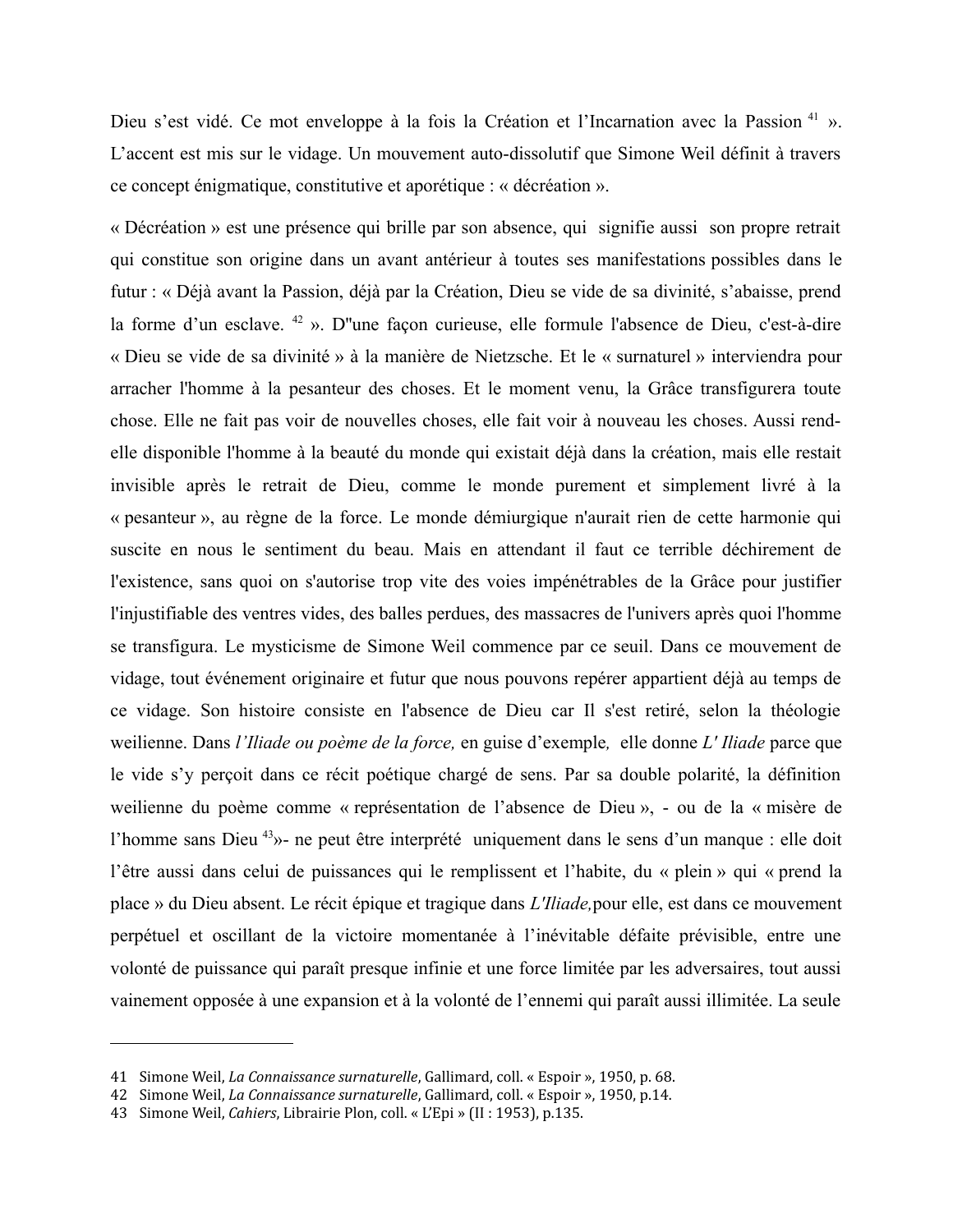chose positive dans cet enfer du terreur sous forme de grâce, c'est l'apparition brusque et rare du sentiment de l'amitié entre les ennemis : « Mais quand le désir de boire et manger fut apaisé,

## Alors le Dardanien Priam se prit à admirer Achille [...]

Et à son tour le Dardanien Priam fut admiré d'Achille...<sup>44</sup> ». Et Simone Weil comment aussitôt : « Mais l'esprit qui s'est transmis de l'*Iliade* à l'Évangile en passant par les penseurs et les poètes tragiques n'a guère franchi les limites de la civilisation grecque ; et depuis qu'on a détruit la Grèce il n'en est resté que des reflets.<sup>45</sup> ». Mais la comparaison de Simone Weil embrase aussi bien l'Occident que l'Orient. Dans ce récit homérique Dieu est absent et cette absence même dans son expression apparait « positive », car il comporte un péché implicite dans sa création auto-anéantissante : « Dieu en créant a créé la possibilité du péché ». En revanche, ce péché se donne comme un don, une forme de l'abandon : « La Création est abandon. En créant ce qui est autre que Lui, Dieu l'a nécessairement abandonné. <sup>46</sup> ». Comme on l'a déjà noté, dans la pensée de Simone Weil, il y a toujours la part de gnosticisme et une aporie énigmatique.

Pour Simone Weil, la contre-position du vide est l'œuvre démiurgique, parce que Dieu s'est retiré de sa création, où règne la violence. Mais si tous les hommes sont divisés par la force, ils seront unis par la souffrance qu'elle produit : « Ainsi la violence écrase ceux qu'elle touche. Elle finit par apparaître extérieure à celui qui la manie comme à celui qui la souffre; alors naît l'idée d'un destin sous lequel les bourreaux et la victime sont pareillement innocents, les vainqueurs et les vaincus frères dans la même misère.<sup>47</sup> ». Cette communauté englobe tout : parents, amis, voisins, mais aussi ennemis. Il y a toujours aussi une contradiction de notre aspiration au Bien, et l'univers froid qui nous entoure, indifférent à toutes les valeurs, mécaniquement soumis à l'impitoyable contrainte des causes et effets. C'est la raison pour laquelle elle est résolument déterministe et dénonce toutes les formes d'idéologie « progressiste », qui lui semblait tricherie : « Le socialisme consiste à mettre le bien dans les vaincus, et le racisme dans les vainqueurs. Mais l'aile révolutionnaire du socialisme se sert de ceux qui, quoique nés en bas, sont par nature et par

<span id="page-15-0"></span><sup>44</sup> Cité par Simone Weil, « l'Iliade ou poème de la force ». L'Iliade, poème du XXI e siècle. Édition établie par Enrique Escobar, Myrto Gondicas et Pascal Vernay. (Introduction à l'Iliade par Bernard W. Knox), Arléa, Paris, 2006, p. 151.

<span id="page-15-1"></span><sup>45</sup> Simone Weil, « l'Iliade ou poème de la force ». L'Iliade, poème du XXI e siècle. Édition établie par Enrique Escobar, Myrto Gondicas et Pascal Vernay (Introduction à l'Iliade par Bernard W. Knox), Arléa, Paris, 2006, p.156.

<span id="page-15-2"></span><sup>46</sup> Simone Weil, La Connaissance surnaturelle, Gallimard, coll. « Espoir », 1950, p.49.

<span id="page-15-3"></span><sup>47</sup> Simone Weil, La Source grecque, Gallimard, coll. « Espoir », 1963, p.26.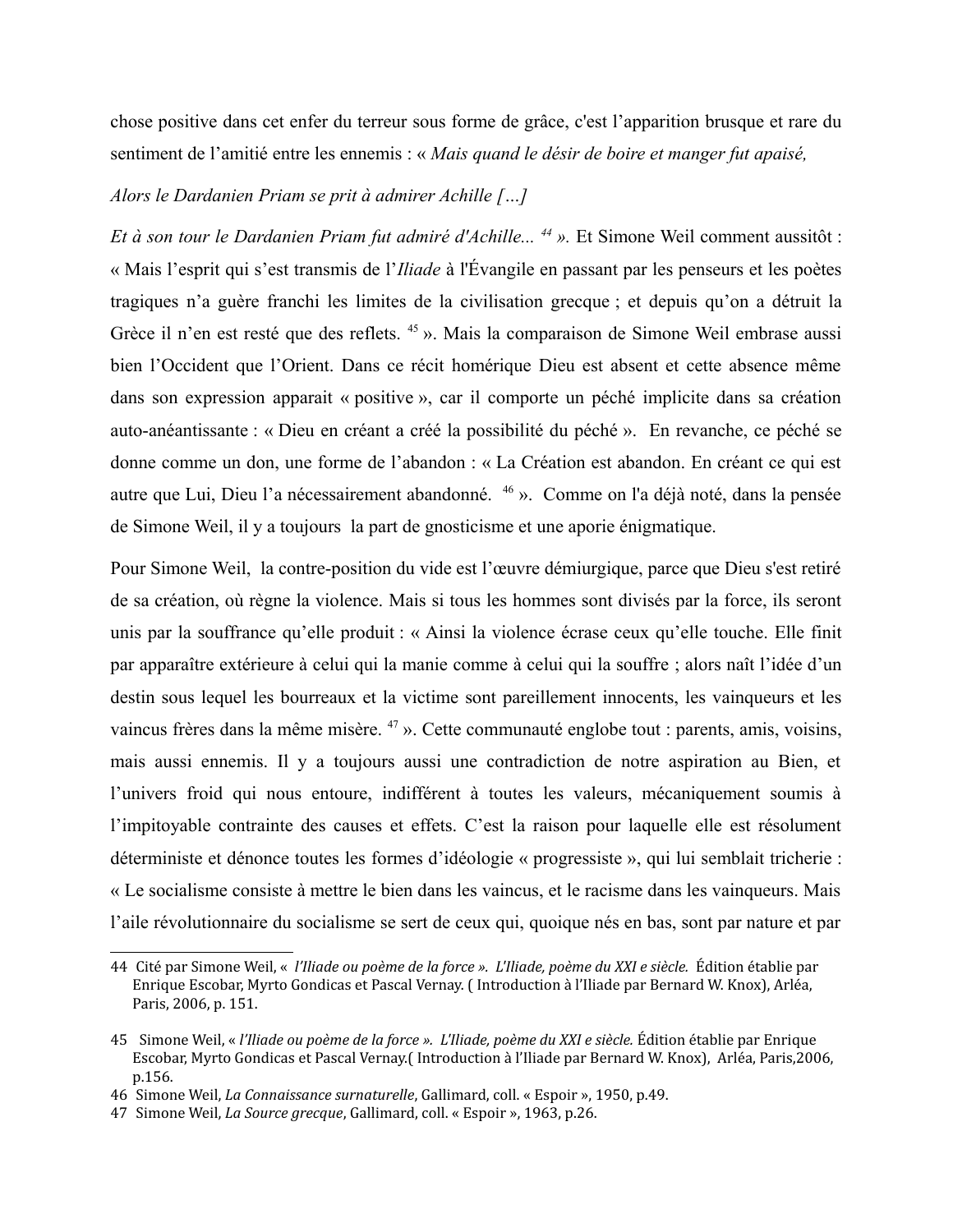vocation des vainqueurs, et ainsi aboutit à la même éthique. <sup>48</sup> ». Pour elle, celui qui cherche à éluder une contradiction en la maquillant, n'est qu'un lâche : «Il faut parvenir à une réalité plus pleine encore que dans la souffrance qui est néant et vide <sup>49</sup>». Elle va même jusqu'à dire que «je porte en moi-même le germe de tous les crimes ou presque. <sup>50</sup>».

Simone Weil porte sur le marxisme un regard critique et déplace l'interrogation sur le rapport entre le travailleur et son travail, et non plus sur l'idée de rendement telle qu'elle a été étudiée. Dans *l'Enracinement* elle poursuit cette idée sous un autre angle : des devoirs envers l'être humain et non envers le groupe social. Au départ, *l'Enracinement* était le projet d'un « Prélude à une déclaration des devoirs envers l'être humain ». Albert Camus, qui publie l'ouvrage en 1950, lui donne le titre d'*Enracinement*: il faut poser des devoirs envers l'homme. C'est pourquoi « la liste des obligations envers l'être humaine doit correspondre à la liste de ceux des besoins humains qui sont vitaux, analogue à la faim <sup>51</sup>», en sorte que « la premier étude à faire est celle de besoin qui sont à la vie de l'âme ce que sont pour la vie du corps les besoins de nourriture, de sommeil et de chaleur. <sup>52</sup>». Rapporter l'obligation morale à un besoin vital. Au plan du principe, l'obligation doit être pensée indépendamment de toute anthropologie des besoins : « L'objet de l'obligation, dans le domaine des choses humaines, est toujours l'être humain comme tel. Il y a obligation envers tout être humain, du seul fait qu'il est humain, sans qu'aucune autre condition ait à intervenir, et quand même lui n'en reconnaîtrait aucune. <sup>53</sup> ». Comme le devoir, l'obligation ne saurait être hypothétique : ou elle est catégorique, ou elle n'oblige pas de manière principielle. Mais si elle ne répond ni à une situation de fait ni à une convention, comme le souligne Simone Weil, alors elle doit être dite éternelle et répondre « à la destinée éternelle de l'être humain.  $54$ ». Par là, l'humain échappe définitivement à l'humaine condition pour recevoir son fondement et son essence d'une transcendance à laquelle l'obligation se trouve suspendue. Ainsi, le caractère

<span id="page-16-0"></span><sup>48</sup> Simone Weil, La pesanteur et la grâce, « l'harmonie sociale », (première édition 1947), Agora Pocket, 1988, p. 270.

<span id="page-16-1"></span><sup>49</sup> Simone Weil, La pesanteur et la grâce, «le malheur », (première édition 1947), Agora Pocket, 1988, p. 151.

<span id="page-16-2"></span><sup>50</sup> Simon Weil, Attente de Dieu, Fayard, 1966, p.20.

<span id="page-16-3"></span><sup>51</sup> Simone Weil, L'enracinement Prélude à une déclaration des devoirs envers l'être humain, « Les besoins de l'âme », Éditions Gallimard, 1949, pp. 13-14.

<span id="page-16-4"></span><sup>52</sup> Simone Weil, L'enracinement Prélude à une déclaration des devoirs envers l'être humain, « Les besoins de l'âme », Éditions Gallimard, 1949, p. 17.

<span id="page-16-5"></span><sup>53</sup> Simone Weil, L'enracinement Prélude à une déclaration des devoirs envers l'être humain, « Les besoins de l'âme », Éditions Gallimard, 1949, p.11.

<span id="page-16-6"></span><sup>54</sup> Simone Weil, L'enracinement Prélude à une déclaration des devoirs envers l'être humain, « Les besoins de l'âme », Éditions Gallimard, 1949, p.11.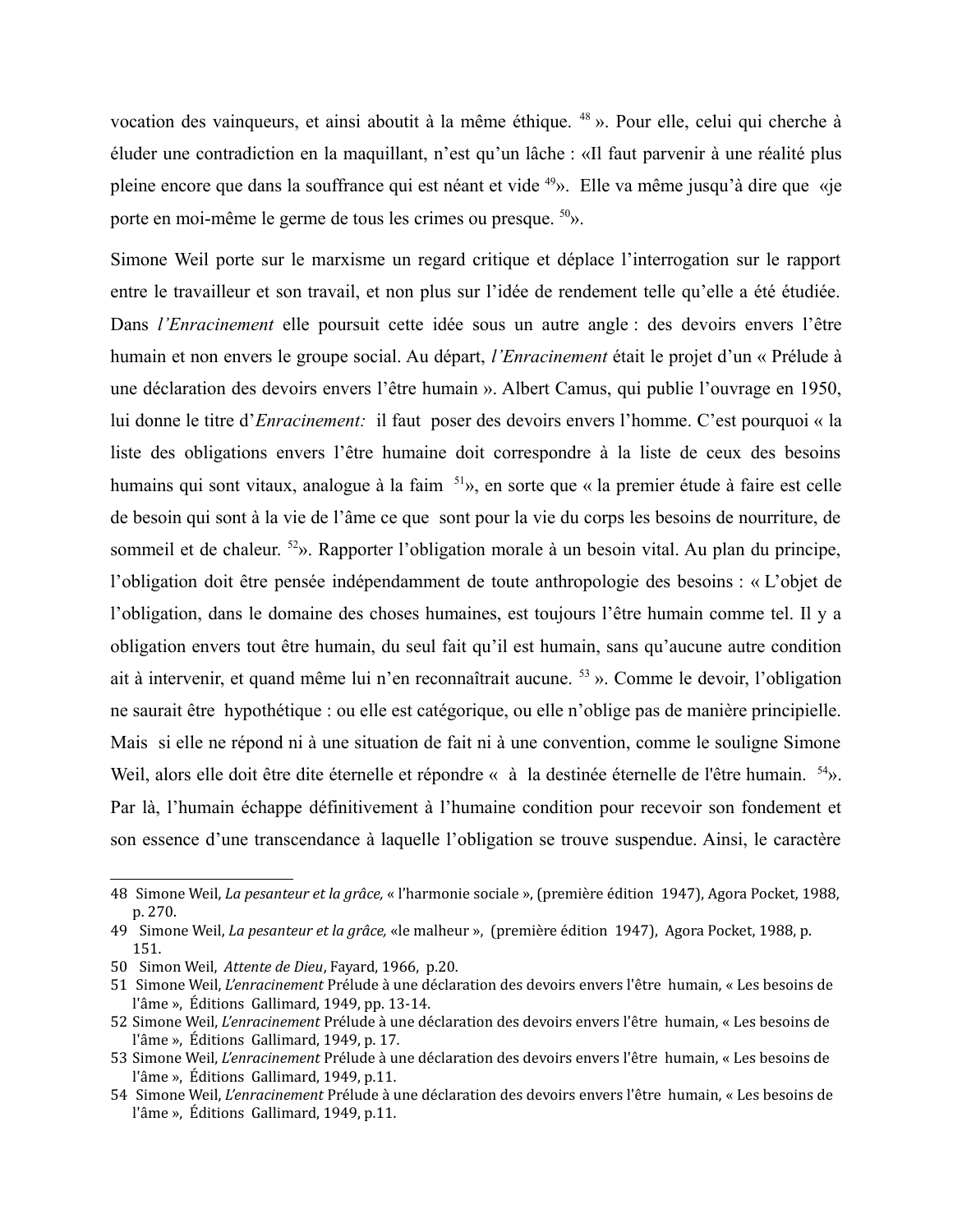inconditionné de l'obligation humaine fait signe vers un hors-monde, vers ce qui n'est plus de l'ordre de l'humain, du travail, du corps et du projet de l'esprit, bref, vers ce qui échappe à toute condition humaine. Le caractère inconditionné de l'obligation exige le caractère inconditionné de l'humain par où celui-ci se trouve rapporté à une essence ou destinée éternelle soustraite à toute condition : « Cette obligation est inconditionnée. Si elle est fondée sur quelque chose, ce quelque chose n'appartient pas à notre monde. Dans notre monde, elle n'est fondée sur rien. C'est l'unique obligation relative aux choses humaines qui ne sont soumises à aucune condition. <sup>55</sup> ». Elle insiste de manière forte dans son argumentation en faveur de l'enracinement pour démonter le caractère inconditionnel des obligations envers l'être humain. On peut en repérer les effets aux deux niveaux de l'argument qui présente la déclaration des devoirs envers l'être humain comme un préalable absolu à la restauration de la dignité humaine dans le réenracinement. Il faut, tout d'abord, fonder les rapports humains sur un jeu d'obligations inconditionnelles : une nécessité interne propre à la spiritualité humaine. Une condition transcendantale. En d'autres termes, pour elle, la réalité sociale nécessaire à l'individu pour son enracinement est symbolisé par *metaxu*: « Ne priver aucun être être humain de ses *metaxu*, c'est-à- dire de ses bien relatifs et mélangés (foyer, patrie, traditions, culture, etc.) qui réchauffent et nourrissent l'âme et sans lesquels, en dehors de la sainteté, une vie *humaine* n'est pas possible. <sup>56</sup> ». La « conquête », la destruction des traditions d'un peuple, le travail prolétarien, mais aussi la réduction de la culture à un savoir purement abstrait, sont les pires formes du déracinement.

Comme Cioran l'a remarqué, les aphorismes de Simone Weil sont toujours tranchants, sans ironie, elle n'a pas le sens de la dialectique, ni l'art du compromis. Elle évoque le consentement donné à la mort quand celle-ci est présente et vue dans sa nudité. Elle rapproche de ce consentement celui donné au travail, consentement moins violent que le premier mais complet dans son exercice : « Il faut passer par la mort. Il faut être tué, subir la pesanteur du monde. L'univers pesant sur les reins d'un être humain, quoi d'étonnant qu'il ait mal ? Le travail est comme une mort s'il est sans stimulant. Agir en renonçant aux fruits de l'action.  $57 \nu$ ; le travail physique se présente comme une sorte de mort quotidienne. Ici, il faut savoir que son expérience personnelle en usine conduit Simone Weil à critiquer l'idée stoïcienne d'autarcie morale, selon laquelle l'homme pourrait se

<span id="page-17-0"></span><sup>55</sup> Simone Weil, L'enracinement Prélude à une déclaration des devoirs envers l'être humain, « Les besoins de l'âme », Éditions Gallimard, 1949, p.12.

<span id="page-17-1"></span><sup>56</sup> Simone Weil, La pesanteur et la grâce, « metaxu», (première édition 1947), Agora Pocket, 1988, p.230.

<span id="page-17-2"></span><sup>57</sup> Simone Weil, La pesanteur et la grâce, « mystique du travail », (première édition 1947), Agora Pocket, 1988, p.275.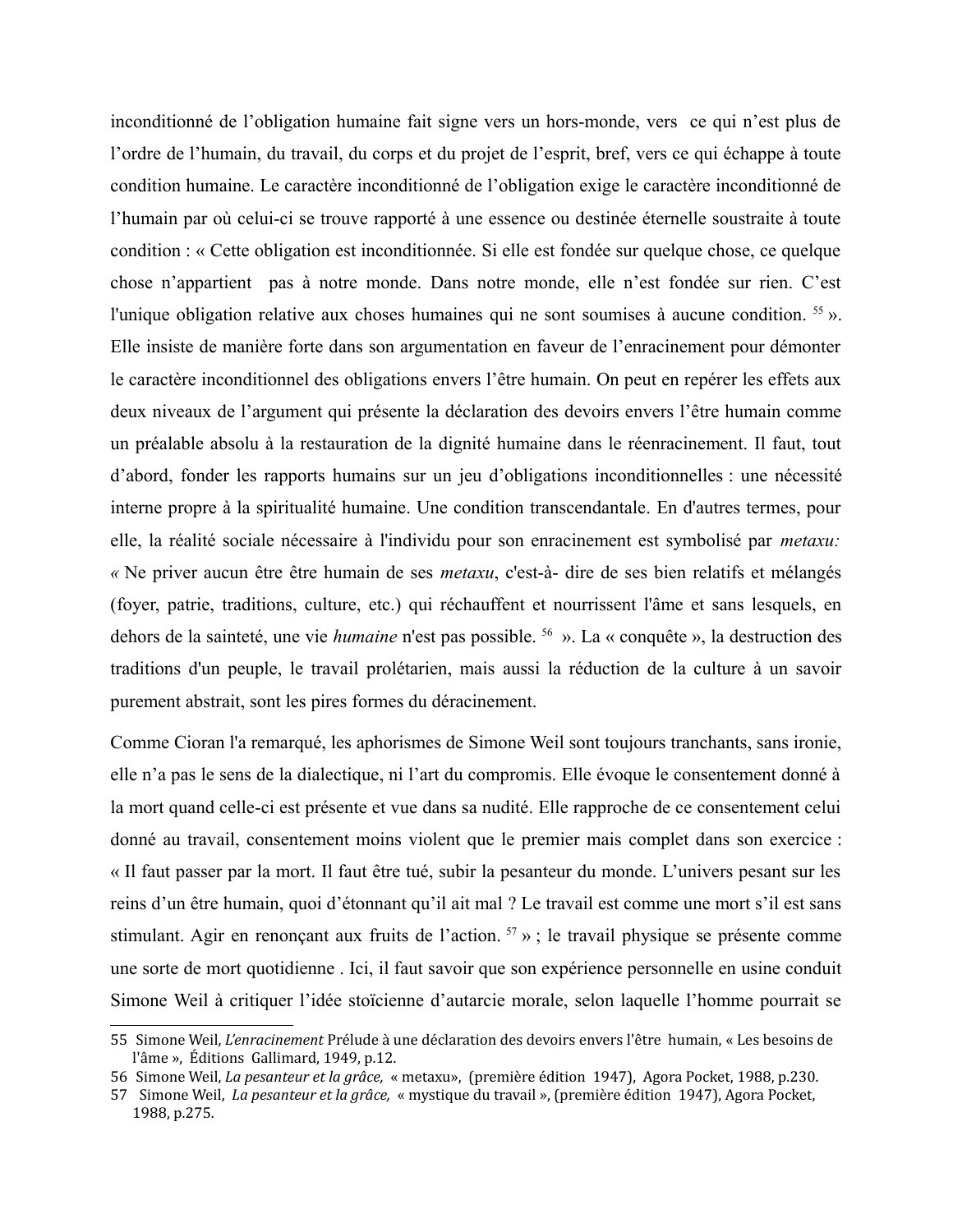respecter lui-même quelles que soit les situations extérieures, car il est ontologiquement digne de respect, bien qu'elle soit elle-même nourrie de stoïcisme. Ses expériences dans l'usine lui montraient que des conditions comme celles du taylorisme brisent l'autarcie de l'homme et que la morale stoïcienne est inefficace. Cet aspect de la pensée de Simone Weil fut remarqué par Hannah Arendt dans The human condition(Condition de l'homme moderne – elle note : «Il n'est peut-être pas exagéré de dire que la Condition ouvrière (1951) de Simone Weil et le seul livre, dans l'énorme littérature du travail, qui traite le problème sans préjugé ni sentimentalisme. <sup>58</sup> ». A la différence de Hannah Arendt, Simone Weil, réinscrit l'homme dans la réalité d'une philosophie religieuse. Le travail signifie pour elle un nécessaire consentement au monde. Plus qu'un levier dans la vie sociale, il en devient le « centre spirituel ». Son originalité est là : repenser le problème de l'autarcie morale et prendre ses distances par rapport au stoïcisme. L'impossibilité de se respecter soi-même fait prendre conscience de la précarité de ce rapport à soi.

Le travail représente pour Simone Weil l'expérience humaine formatrice de notre rapport au réel. C'est en ce sens, en ce sens seulement, que l'on peut la considérer comme une « matérialiste ». Chez elle, comme chez Marx, qu'elle a lu très tôt, la matière ne renvoie pas à un donné inerte, mais est d'abord le résultat de l'élaboration humaine. C'est le travail qui introduit de l'unité et de la continuité dans l'univers. Or l'un et l'autre sont menacées par l'évolution scientifique ainsi que par le machinisme et la technique, dont Simone Weil a, très concrètement éprouvé dans sa chair la violence, à l'usine en 1934 et 1935. Pourtant, paradoxalement, le travail du manœuvre, pour elle, incarne également l'obéissance consentie à la nécessité et à la douleur. Le travail à la chaîne, comme elle l'a vécu elle-même est symbole du malheur. Le malheur, par nature, n'est pas prévisible, il fait intrusion dans la vie de l'homme. Mais le malheur attendu et souhaité n'est pas encore le malheur. Il est donc l'indice le plus certain de notre participation à la « *décréation* ». Parce que le malheur, qui cloue l'être comme le papillon sur la planche de l'entomologiste, constitue la modalité de la rencontre avec un ici-bas dont elle pense que Dieu s'est retiré pour le créer. Pour être à la mesure de cette absence, l'homme doit en passer, lui aussi, par la souffrance. Il doit se soumettre à la « *décréation*». Le mysticisme de Simone Weil paraît impitoyable, voir inhumain, une totale soumission à la souffrance. Il touche même au nihilisme. Ce que les mystiques désignaient comme la kénosis (« vide » en grec), devient chez Simone Weil le mode

<span id="page-18-0"></span><sup>58</sup> Hannah Arendt, Condition de l'homme moderne, Agora, 1983, traduit de l'anglais par G. Fradier, préface de P. Riceur, p.181.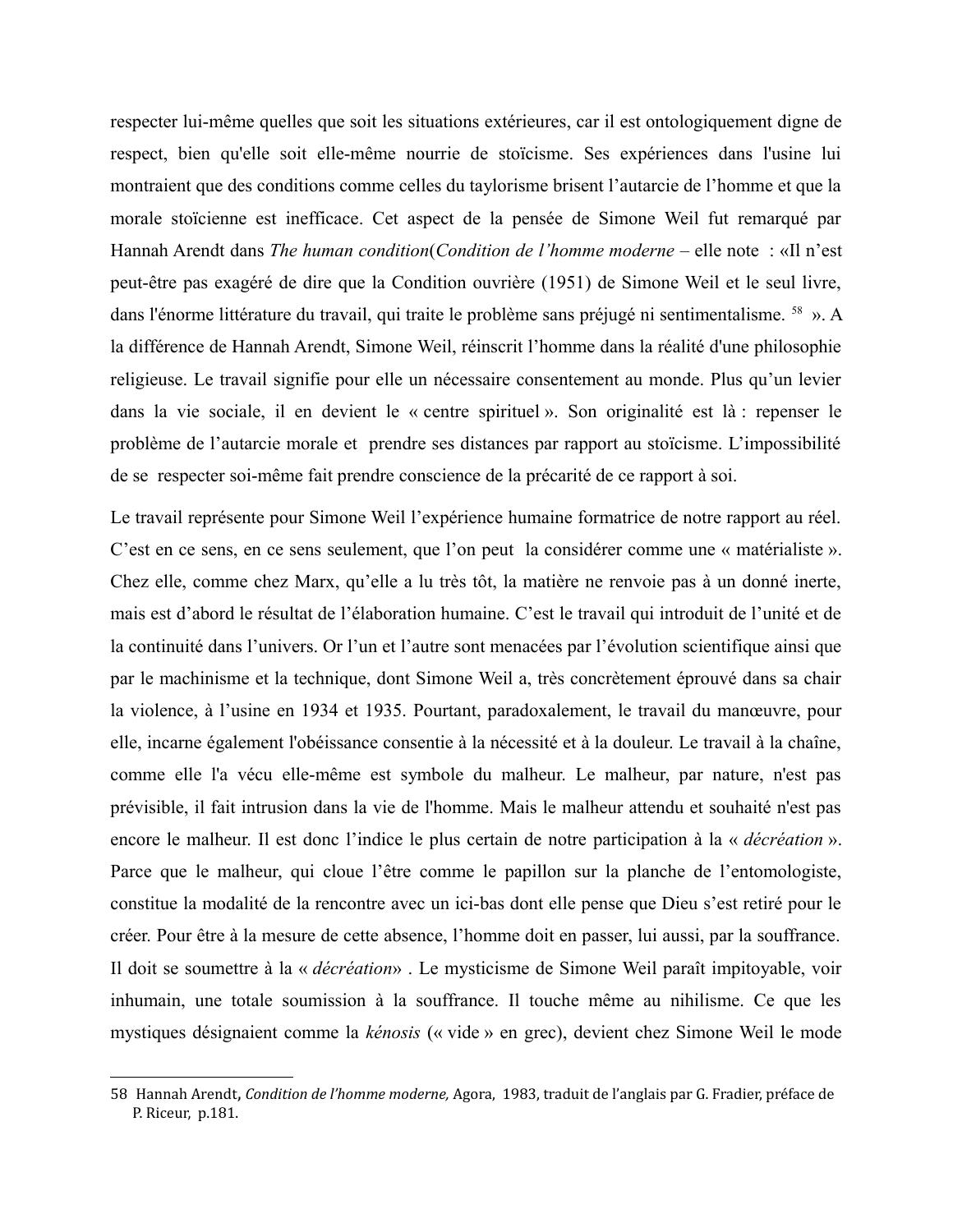privilégié d'une relation à Dieu. Dans cette absence de Dieu, quelle place pour l'amour ? l'amour pour autrui doit s'adresser à la personne, il ne support ni froideur, ni indifférence, il sera éprouvé dans la mesure où il est donné avec la chaleur : « Dieu n'est pas présent, même s'il est invoqué, là où les malheureux sont seulement une occasion de faire le bien, même s'ils sont aimés à ce titre. Car alors ils sont dans leur rôle naturel, dans leur rôle de matière, de chose. Ils sont aimés impersonnellement. Et il faut leur porter, dans leur état inerte, anonyme, un amour personnel. <sup>59</sup>». Dans cette perspective, traiter quelqu'un comme une chose est « un sacrilège envers ce que l'homme enferme de « sacré ». L'homme peut avoir conscience d'être intermédiaire entre Dieu et autrui, cette persuasion ne doit pas l'empêcher d'aimer autrui comme une personne : « La charité et la foi, quoique distinctes, son inséparables. Les deux formes de la charité le sont plus encore. Quiconque est capable d'un mouvement de compassion pure envers un malheureux (chose d'ailleurs très rare) possède, peut-être implicitement, mais toujours réellement, l'amour de Dieu et la foi.  $60 \times$ 

Comme je l'ai déjà mentionné, le thème de l'attention, sur lequel Simone Weil insiste fréquemment dans toute son œuvre, prend un relief particulier quand il s'agit d'autrui. Cependant, l'homme donne difficilement son attention : « Il y a quelque chose dans notre âme qui répugne à la véritable attention, beaucoup plus violemment que la chair ne répugne à la fatigue. Ce quelque chose est beaucoup plus proche du mal que la chair.<sup>61</sup> ». La compassion à l'égard d'autrui est un des moteurs de l'engagement social de Simone Weil : « L'amour, chez celui qui est heureux, est de vouloir partager la souffrance de l'aimé malheureux.<sup>62</sup> ». Dans L'Iliade ou le poème de la force, Simone Weil loue l'aède qui chante la guerre sans prendre partie. La beauté de l'horreur devient objet d'amour dans le poème en laissant entrevoir, derrière la nécessité brutale, l'idée d'un ordre.

Jusqu'au ici, à travers nos lectures, nous avons vu que Simone Weil s'apparente à un christianisme atypique, mais tenter de mettre une étiquette chrétienne sur sa pensée est une approche réductrice. L'important consiste dans son expérience spirituelle. C'est en raison de la profondeur de cette expérience que Simone Weil doit être considérée comme une mystique

<span id="page-19-0"></span><sup>59</sup> Simone Weil, Attente de Dieu, Paris, Fayard, 1966, p. 137-138.

<span id="page-19-1"></span><sup>60</sup> Simone Weil, Lettre à une religieux, 1951, Gallimard, p.42.

<span id="page-19-2"></span><sup>61</sup> Simone Weil, Attente de Dieu, Paris, Fayard, 1966, p.92.

<span id="page-19-3"></span><sup>62</sup> Simone Weil, La pesanteur et la grâce, « amour », (première édition 1947), Agora Pocket, 1988, p.121.